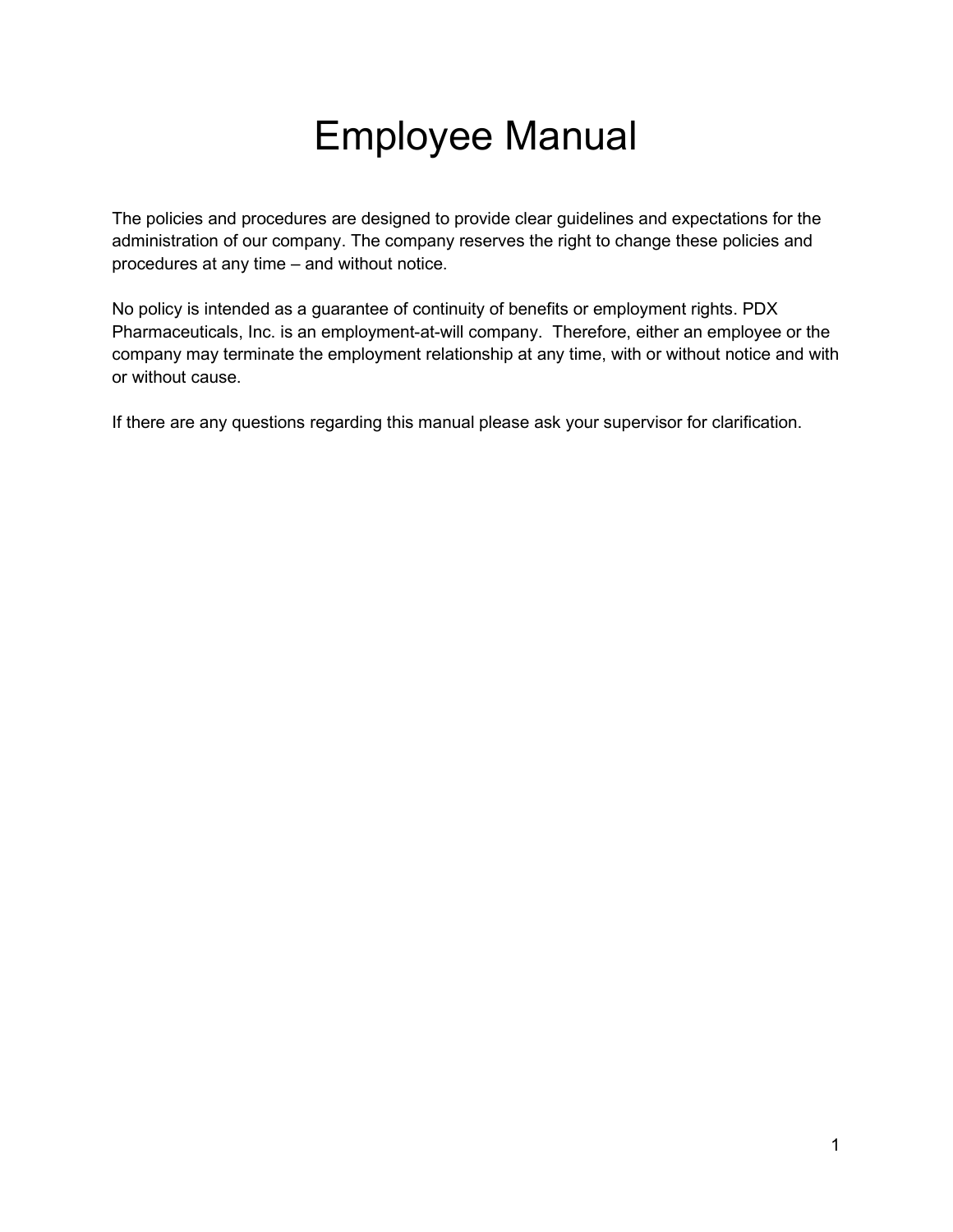# Table of Contents

| Welcome                                               | 4              |
|-------------------------------------------------------|----------------|
| Getting to know our company                           | 5              |
| <b>Employment basics</b>                              | 5              |
| <b>Employment contract types</b>                      | 5              |
| Equal opportunity employment                          | 5              |
| <b>Workplace policies</b>                             | 6              |
| Confidentiality and research protection               | 6              |
| Research ethics policy                                | 6              |
| Smoke and vape-free policy                            | $\overline{7}$ |
| Drug and alcohol policy                               | $\overline{7}$ |
| Discrimination and harassment                         | 8              |
| Reporting an incident of harassment or discrimination | 10             |
| <b>Employee Code of Conduct</b>                       | 11             |
| Dress code                                            | 11             |
| Cyber security and digital devices                    | 12             |
| Conflict of interest                                  | 13             |
| Employee relationships                                | 13             |
| Workplace visitors                                    | 14             |
| Solicitation and distribution                         | 15             |
| <b>Payroll</b>                                        | 15             |
| Performance review and change in compensation         | 16             |
| Performance improvement                               | 16             |
| <b>Benefits</b>                                       | 17             |
| Employee health                                       | 17             |
| <b>Wellness Reimbursement Program</b>                 | 17             |
| Workers' compensation insurance                       | 18             |
| Employees' business expenses                          | 18             |
| Company-issued equipment                              | 18             |
| Security of company issued devices                    | 19             |
| <b>Time</b>                                           | 19             |
| <b>Working hours</b>                                  | 19             |
| Vacation time                                         | 19             |
| Holidays                                              | 20             |
| Working on a holiday                                  | 20             |
| Sick leave                                            | 21             |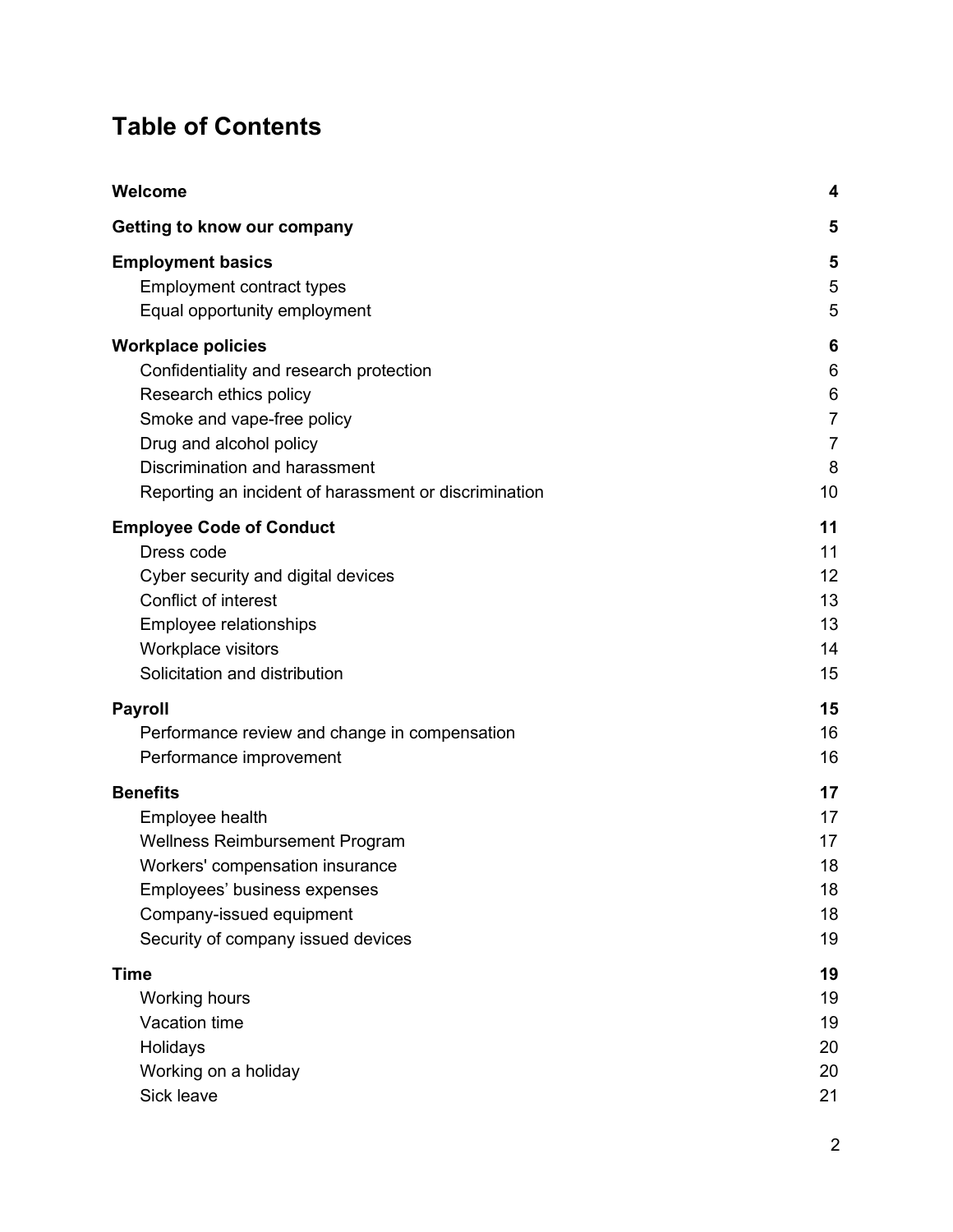| Long-term illness               | 22 |
|---------------------------------|----|
| <b>Bereavement leave</b>        | 23 |
| <b>Parental leave</b>           | 23 |
| <b>Leaving our company</b>      | 23 |
| Resignation                     | 23 |
| <b>References</b>               | 24 |
| <b>Policy revision</b>          | 24 |
| <b>Employee acknowledgement</b> | 24 |
|                                 |    |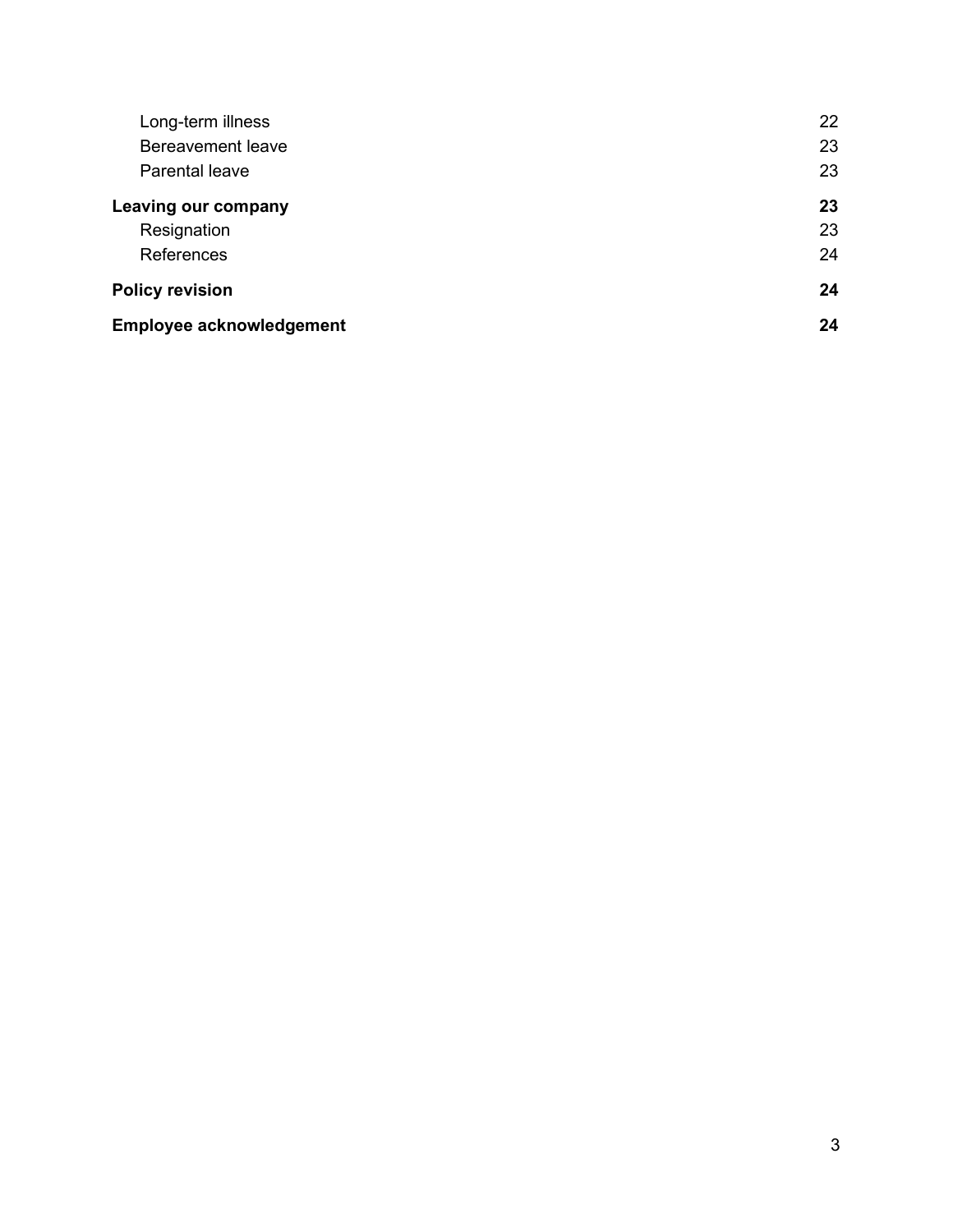# Welcome

Hello and welcome! Thank you for joining PDX Pharmaceuticals. Our company strives to improve healthcare outcomes using our nanotechnology platform and chemical and biology expertises. We can't wait to see what you will achieve with us.

This handbook is a set of guidelines and expectations that we have for you as a member of our team. It is meant as a guide to help answer common questions regarding employment and to give you an idea of what your work environment will look like.

Please read this employee handbook carefully and consult it whenever you need to. Once again, welcome to PDX Pharmaceuticals! We are excited to have you join our team.

Wassana Yantasee, PhD, MBA President/CEO PDX Pharmaceuticals, Inc.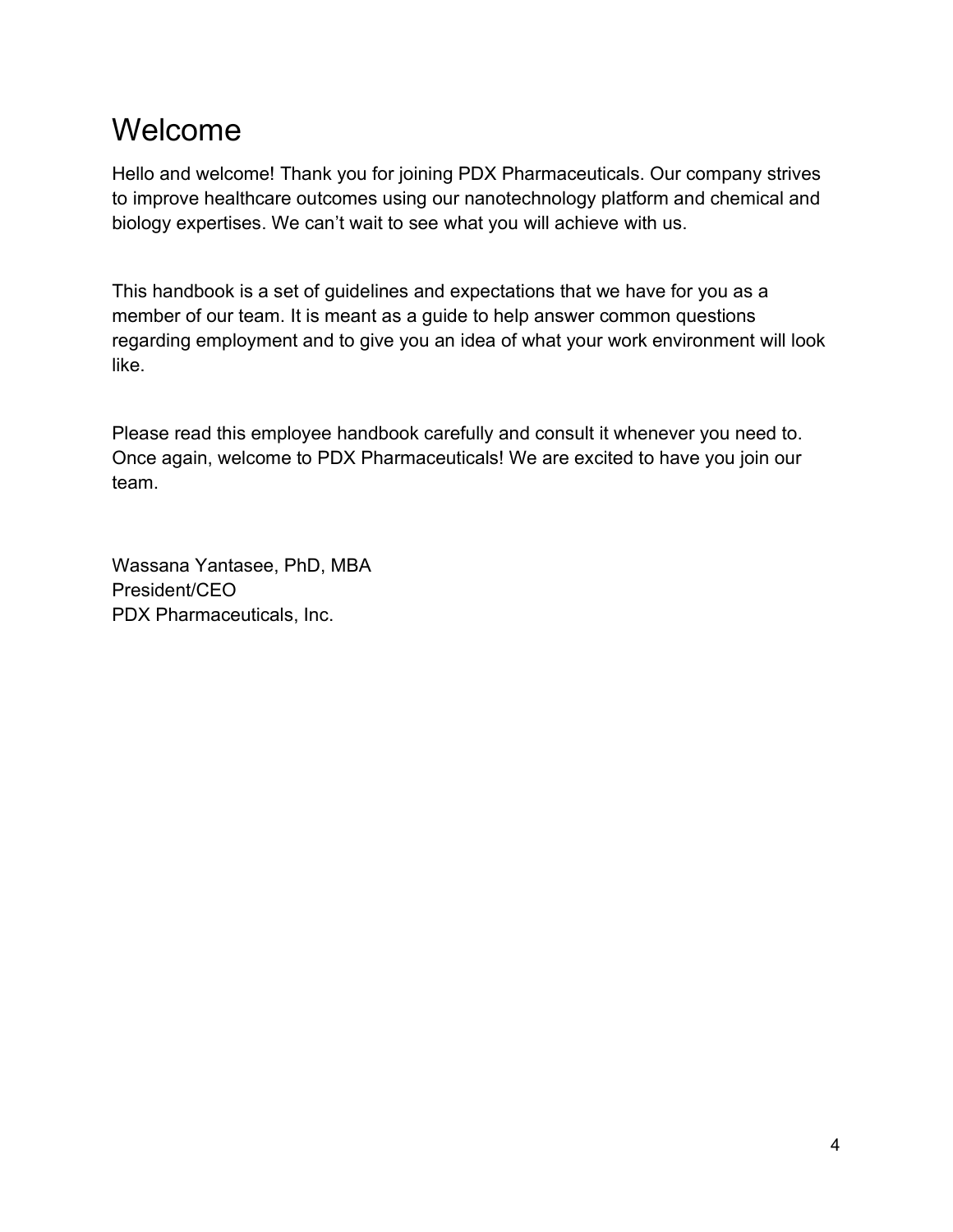# Getting to know our company

PDX Pharmaceuticals aspires to substantially improve health care by the development of chemically modified nanomaterials for delivery of siRNA, drugs, and immunotherapy. Our company was established in 2010, supported by the Biomedical Engineering Department of Oregon Health and Science University (OHSU) School of Medicine.

Wassana Yantasee, PhD, MBA, serves as the company's President and CEO. She is a professor in Biomedical Engineering at OHSU and an Oregon Nanomedicine Signature Researcher. She founded PDX Pharmaceuticals in September 2010. Prof. Yantasee has over 15 years of experience working with nanomaterials and their biointerfaces and has served as the PI for many National Institutes of Health (NIH) grants and contracts.

Worapol Ngamcherdtrakul, PhD, is the Principal Scientist and Chief Operating Officer (COO). The focus of his PhD dissertation was to develop a mesoporous silica nanoparticle into a carrier for siRNA delivery to treat breast cancer. He has been the contact PI for grants from the NIH.

# Employment basics

In this section, we explain our employee contract types and define our basic employment policies.

# Employment contract types

Full-time employees work at least 35 hours per week.

Part-time employees are those who work fewer than 35 hours per week.

# Equal opportunity employment

PDX Pharmaceuticals is an equal opportunity employer. It is PDX Pharmaceutical's policy to treat all employees and job applicants based on their merit, qualifications and abilities without regard to their sex/gender, gender expression, pregnancy status, sexual orientation, race/color, religion, national origin, age marital status, disability, veteran status, genetic information or on the basis of any other legally protected status.

We want all employees, including executives, to treat others with respect and professionalism. In practice, this means that we:

■ Hire and promote people based on skills, experience or potential and try to reduce bias in every process (e.g., through structured interviews.)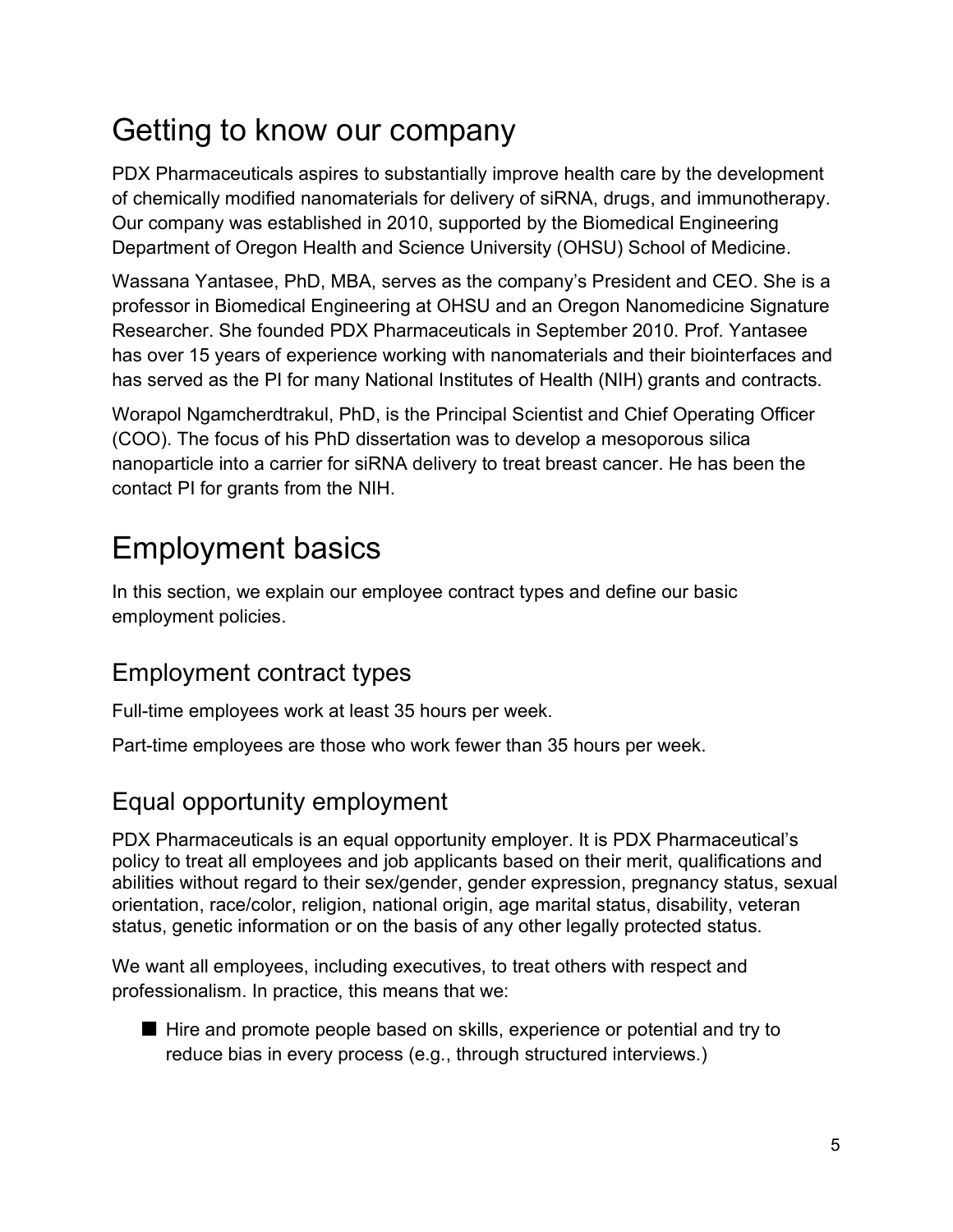- Make accommodations to help people with disabilities move about safely on our premises and use our products, services and equipment.
- Use inclusive, diversity-sensitive language in all official documents, signs and job ads.
- Conduct diversity and communication training.

PDX Pharmaceuticals is responsible for creating an atmosphere free of discrimination and harassment. Further, all employees are responsible for respecting the rights of their coworkers and strictly adhering to the letter and spirit of this policy.

# Workplace policies

### Confidentiality and research protection

This policy aims to ensure that information obtained and research conducted at PDX Pharmaceuticals remains confidential in order to protect the company, employees, collaborators, and investors of PDX Pharmaceuticals.

As a general rule, information or research that is not published in a peer review journal is confidential. Sharing of unpublished information with any person outside of PDX Pharmaceuticals is strictly prohibited, unless permission is obtained directly from the President. This includes sharing ideas or strategies discussed within PDX Pharmaceuticals.

Examples of confidential information includes, but not limited to:

■ Unpublished data



- Data entrusted to PDX Pharmaceuticals by external parties
- Pricing/marketing and other undisclosed strategies
- Documents and processes explicitly marked as confidential
- Unpublished goals, forecasts and initiatives

### Research ethics policy

We strive to ensure that scientific data generated is rigorous and unbiased, thus PDX Pharmaceuticals has adopted a zero tolerance policy for unethical research conduct. As defined by the Office of Research Integrity (https://ori.hhs.gov), research misconduct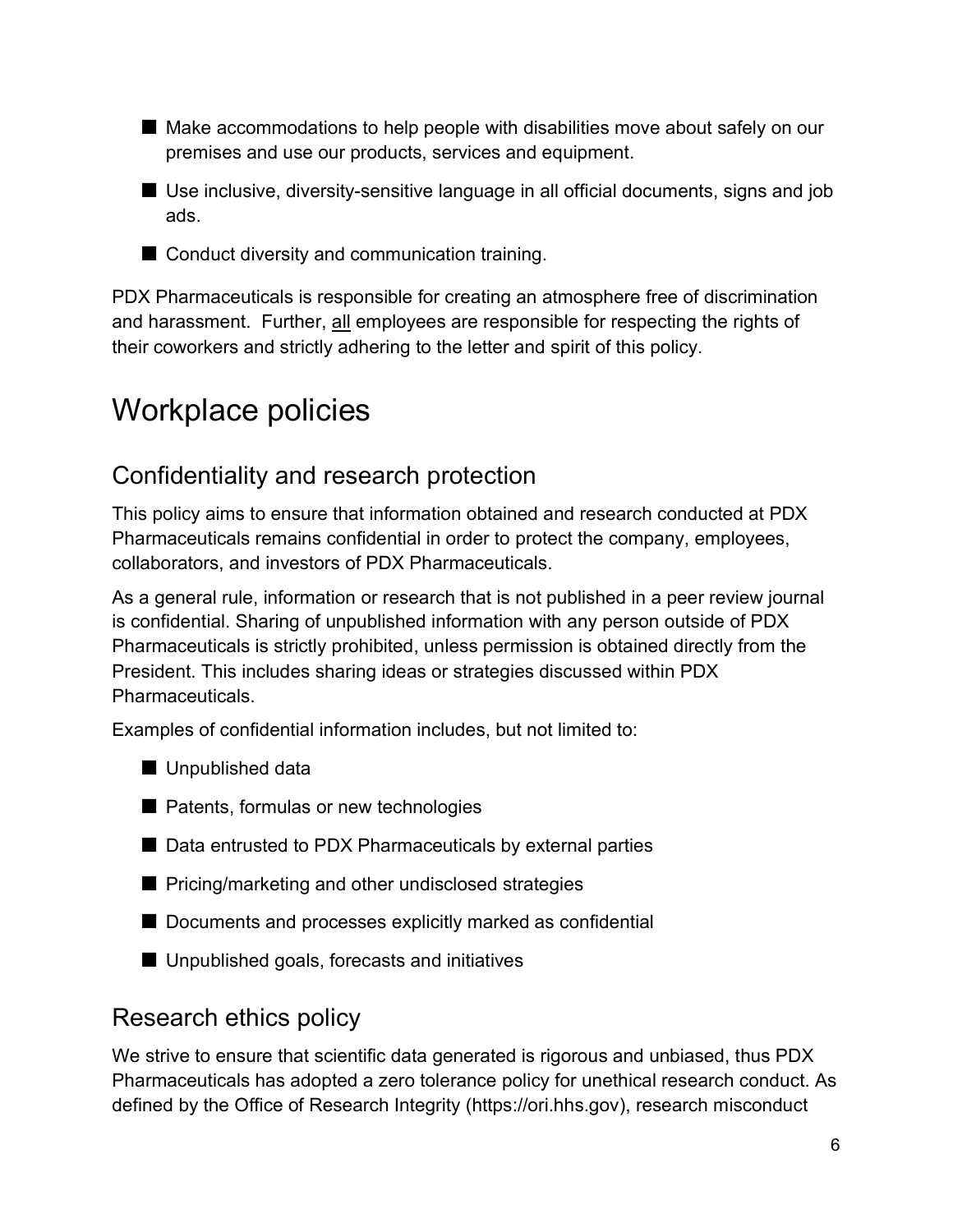pertains to the "fabrication, falsification, or plagiarism in proposing, performing, or reviewing research, or in reporting research results." Fabrication is defined as the making up of data or results and recording or reporting them. Falsification is manipulating research materials, equipment, or processes, or changing or omitting data or results such that the research is not accurately represented in the research record. Plagiarism is the appropriation of another person's ideas, processes, results, or words without giving appropriate credit. Honest error or differences of opinion is not research misconduct (Office of Research Integrity). If you suspect that research ethics is compromised, you are obligated to report to the President immediately. Failure to adhere to ethical research conduct or failure to report unethical conduct may lead to disciplinary action, up to and including immediate termination of employment.

# Smoke and vape-free policy

PDX Pharmaceuticals is committed to providing a safe and healthy workplace and to promoting the health and well-being of its employees. As such, it is the policy of PDX Pharmaceuticals to prohibit smoking and vaping on all company premises. Smoking is defined as the act of inhaling and exhaling the fumes of burning substance, including tobacco and marijuana. Vaping refers to the use electronic smoking devices such as ecigarettes and e-cigars. This policy applies to areas of buildings occupied by company employees, and company-sponsored offsite conferences and meetings.

# Drug and alcohol policy

PDX Pharmaceuticals recognizes that alcohol/drug use and abuse negatively affects the company, the employee, job performance and co-workers. Consequently, PDX Pharmaceuticals has established safeguards against drug and alcohol abuse. This drug and alcohol policy prohibits the use, possession or sale of drugs on company premises and regulates the consumption of alcohol.

### Impairment:

No employee shall report for work or work impaired by any substance that is legal or illegal. "Impaired" means under the influence of a substance such that the employee's senses or judgment are affected.

#### Possession:

No employee at any work site will possess any quantity of any substance, legal or illegal, which could cause impaired performance with the exception of prescribed medications. Possession means to have a drug or drugs either in or on an employee or in areas entrusted to the employee such as desks and company vehicles.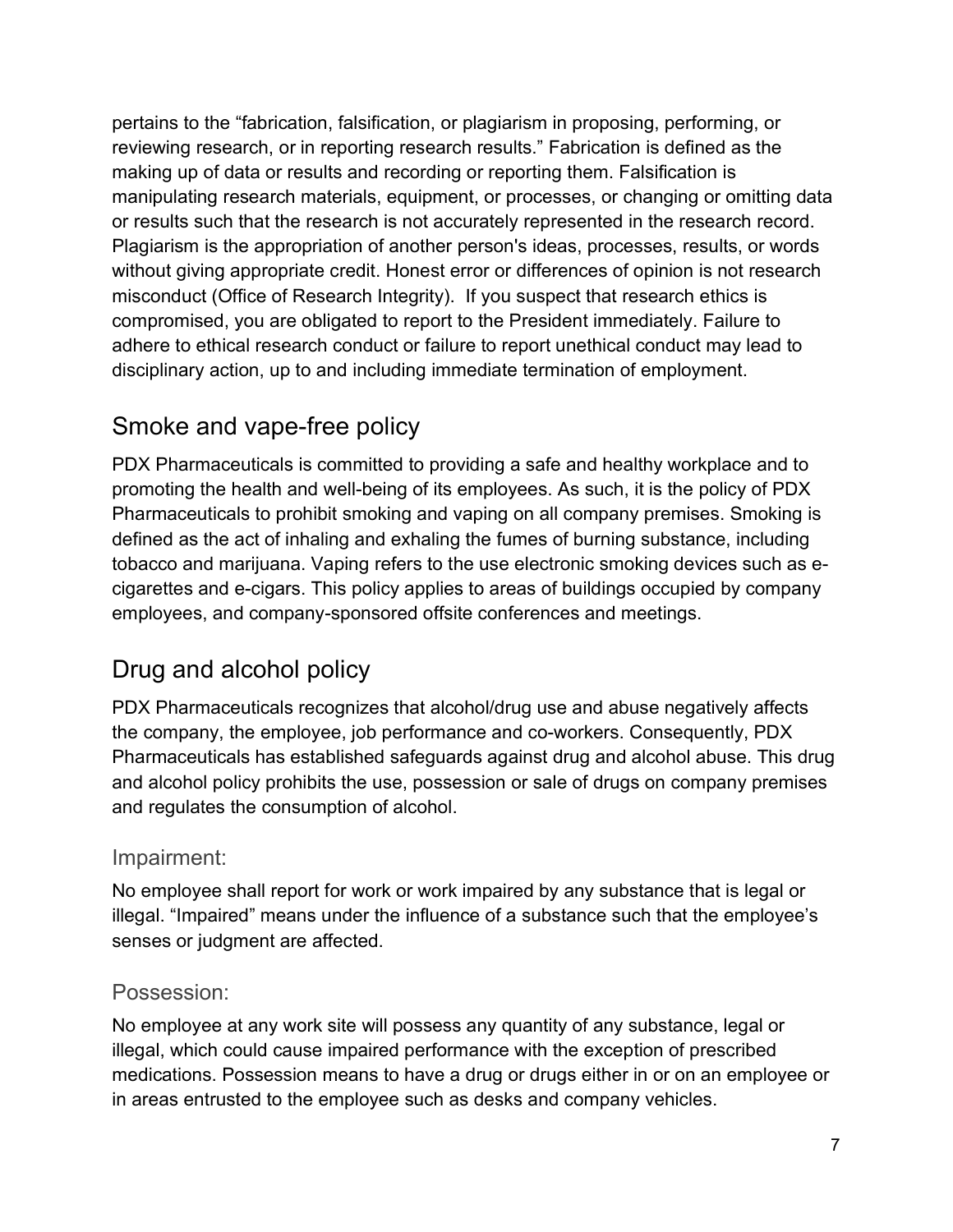### Alcohol:

Employees are prohibited from being under the influence of alcohol during working hours. Employees are permitted to consume alcohol in moderation while in approved business meetings or social gatherings.

### Alcohol and Drug Testing:

PDX Pharmaceuticals will not implement drug and alcohol tests for employees/ candidates. However, if PDX Pharmaceuticals has a reasonable suspicion of drug or alcohol use, PDX Pharmaceuticals may require a test to ensure there was no substance abuse involved. Failure to take the test may result in disciplinary action including termination of employment.

### Dealing with addiction:

Alcohol and drug addiction can negatively affect employees, co-workers, and the company as a whole. To ensure a healthy lifestyle for our employees, PDX Pharmaceuticals offers a Wellness Reimbursement Program, where funds (\$75 per month) can be used to help employees overcome addiction. We encourage employees suffering from addiction to seek immediate help.

## Discrimination and harassment

PDX Pharmaceuticals is committed to a work environment in which all individuals are treated with respect and dignity. Each individual has the right to work in a professional atmosphere that promotes equal employment opportunities and prohibits unlawful discriminatory practices, including discrimination or sexual harassment. PDX Pharmaceuticals expects that all relationships among persons in the company will be business-like and free of bias, prejudice and harassment.

PDX Pharmaceuticals has developed this policy to ensure that all its employees can work in an environment free from unlawful harassment, discrimination and retaliation PDX Pharmaceuticals will make every reasonable effort to ensure that all concerned are familiar with these policies and are aware that any complaint in violation of such policies will be investigated and resolved appropriately.

### **Discrimination**

PDX Pharmaceuticals does not discriminate in employment opportunities or practices on the basis of race, color, religion, disability, national origin, genetic information, sex (including pregnancy), age, sexual orientation, gender (including gender identity and expression), marital status, protected veterans status, citizenship status or any other characteristic protected by applicable law.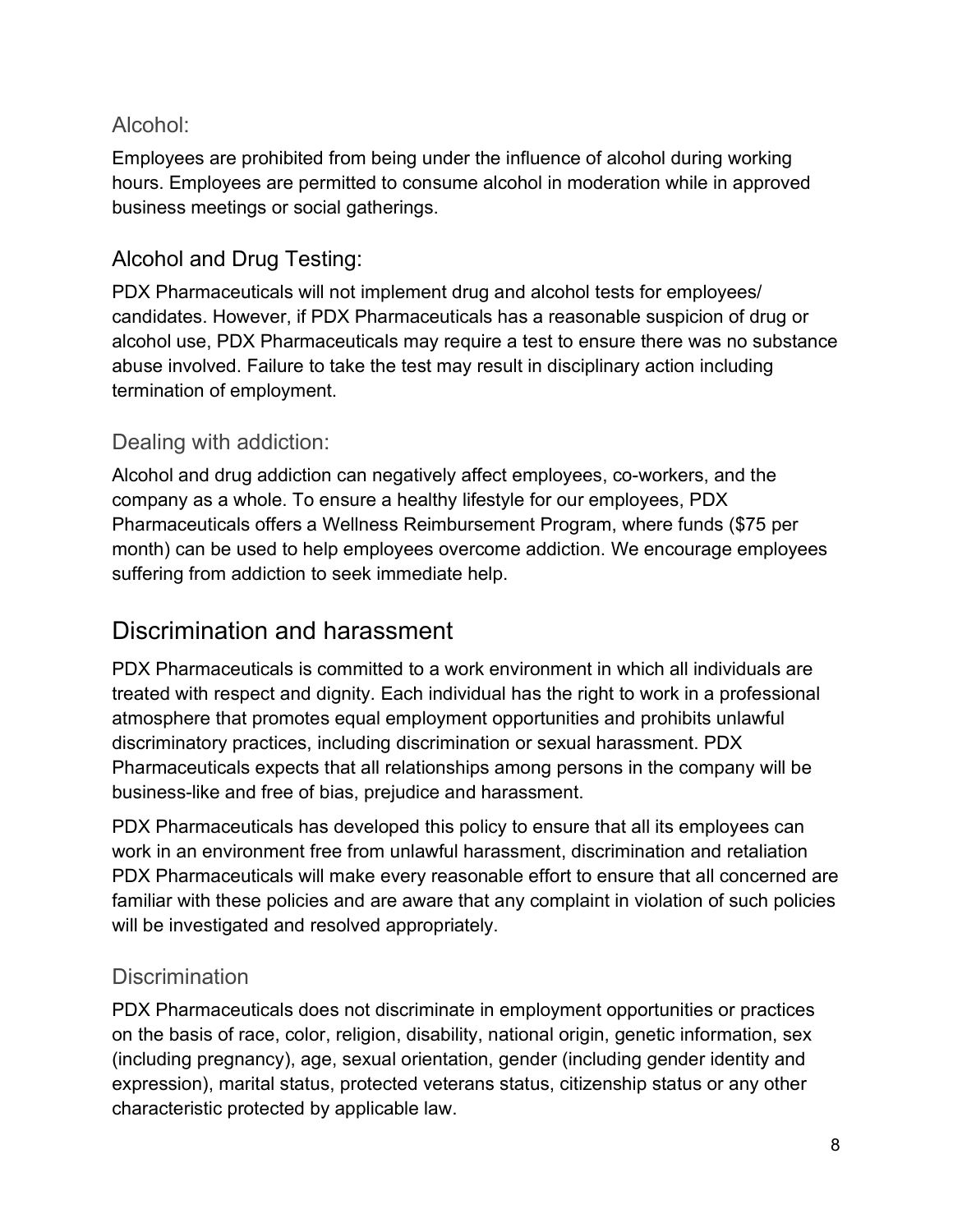Employees with questions or concerns about any type of discrimination in the workplace are encouraged to bring these issues to the attention of the President. Employees can voice concerns and submit reports without fear of retaliation. Any employee found to be engaging in any type of unlawful discrimination will be subject to disciplinary action, up to and including termination of employment.

#### Sexual harassment

Sexual harassment constitutes discrimination and is illegal under federal, state and local laws. For the purposes of this policy, "sexual harassment" is defined, as in the Equal Employment Opportunity Commission Guidelines, as unwelcome sexual advances, requests for sexual favors and other verbal or physical conduct of a sexual nature when:

- Submission to such conduct is made either explicitly or implicitly a term or condition of an individual's employment.
- Submission to or rejection of such conduct by an individual is used as the basis for employment decisions affecting such individual.
- Such conduct has the purpose or effect of unreasonably interfering with an individual's work performance or creating an intimidating, hostile or offensive working environment.

Sexual harassment can encompass any sexual attention that is unwelcome. Examples of verbal or physical conduct prohibited by this Policy include, but are not limited to:

- A pattern of conduct (not legitimately related to the subject matter) that causes discomfort or embarrassment including: (1) comments of a sexual nature; (2) sexually explicit statements, questions, jokes, or anecdotes; (3) touching, patting, hugging, brushing against a person's body, or repeated or unwanted staring; (4) remarks about sexual activity, experience, or orientation; and/or (5) display of inappropriate sexual materials in a location where others can see it; when such conduct, comments, actions or materials unreasonably interfere with a person's work, receipt of services, or academic activities;
- Direct propositions of a sexual nature and/or subtle pressure for sexual activity which is unwelcome and unreasonably interferes with a person's work, receipt of services, or activities;
- Direct or implied threats that submission to sexual advances will be a condition of employment, work status, receipt of services, promotion, or letters of recommendation;
- Physical sexual assault.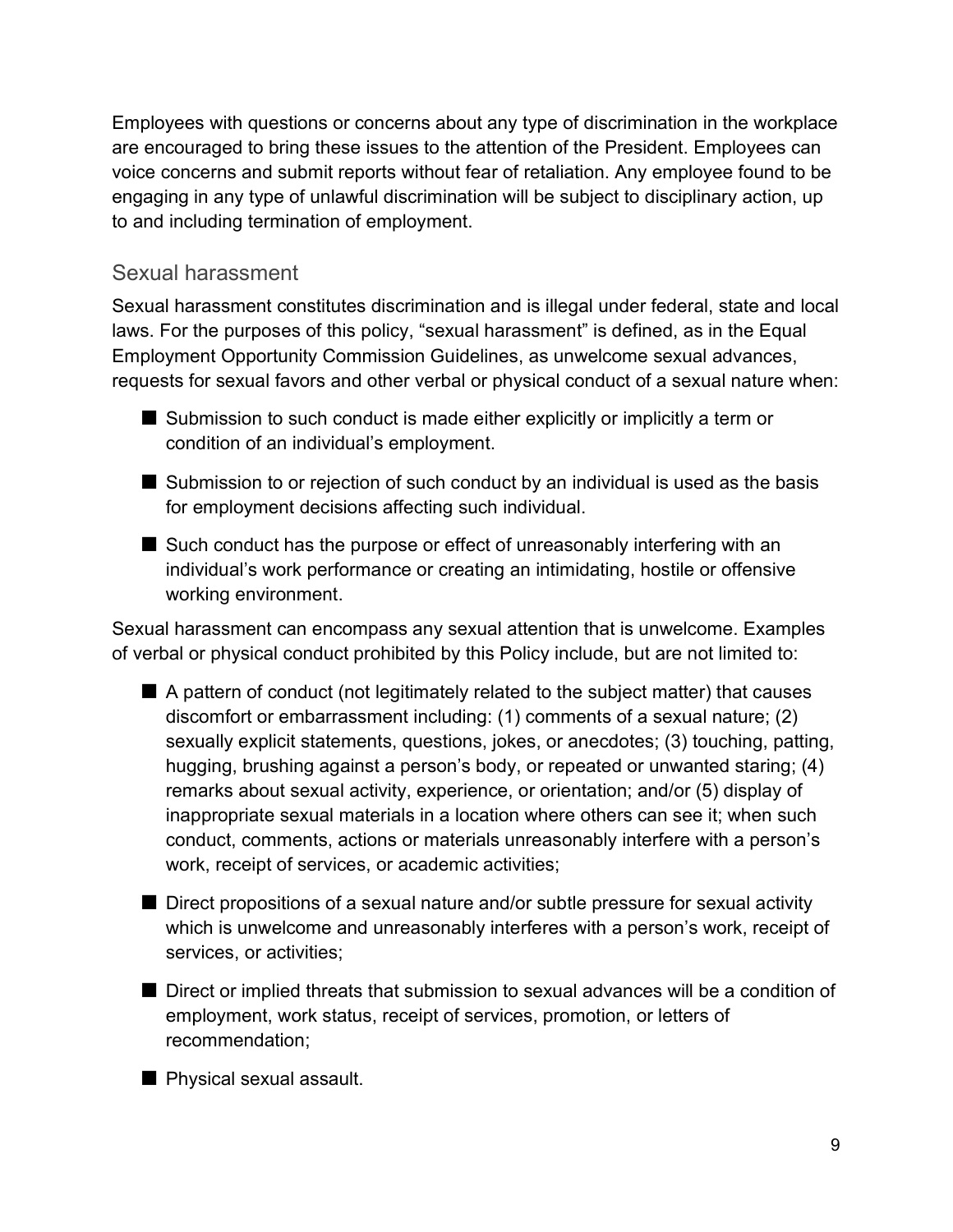### **Harassment**

Harassment on the basis of any other protected characteristic is also strictly prohibited. Under this policy, harassment is verbal, written or physical conduct that denigrates or shows hostility or aversion toward an individual because of his or her race, color, religion, sex, sexual orientation, gender identity or expression, national origin, age, disability, marital status, citizenship, genetic information, or any other characteristic protected by law, or that of his or her relatives, friends or associates, and that:

- has the purpose or effect of creating an intimidating, hostile or offensive work environment,
- has the purpose or effect of unreasonably interfering with an individual's work performance,
- otherwise adversely affects an individual's employment opportunities.

Harassing conduct includes epithets, slurs or negative stereotyping; threatening, intimidating or hostile acts; denigrating jokes; and written or graphic material that denigrates or shows hostility or aversion toward an individual or group that is placed on walls or elsewhere on the employer's premises or circulated in the workplace, on company time or using company equipment by e-mail, phone (including voice messages), text messages, social networking sites or other means.

Conduct prohibited by these policies is unacceptable in the workplace and in any workrelated setting outside the workplace, such as during business trips, business meetings and business-related social events.

# Reporting an Incident of Harassment or Discrimination

PDX Pharmaceuticals encourages reporting of all perceived incidents of discrimination or harassment, regardless of the offender's identity or position. If you believe that you have experienced or observed any harassment or discrimination, you are expected and required to bring the matter to the attention of the President as soon as possible. If the President is involved in the matter, you are expected and required to bring the matter to the attention of the highest-ranking leader not involved in the matter.

In addition, PDX Pharmaceuticals encourages individuals who believe they are being subjected to such conduct to promptly advise the offender that his or her behavior is unwelcome and to request that it be discontinued. Often this action alone will resolve the problem. PDX Pharmaceuticals recognizes, however, that an individual may prefer to pursue the matter through complaint procedures.

All complaints and reports will be promptly and impartially investigated by a neutral outside party and will be kept confidential to the extent possible. If conduct in violation of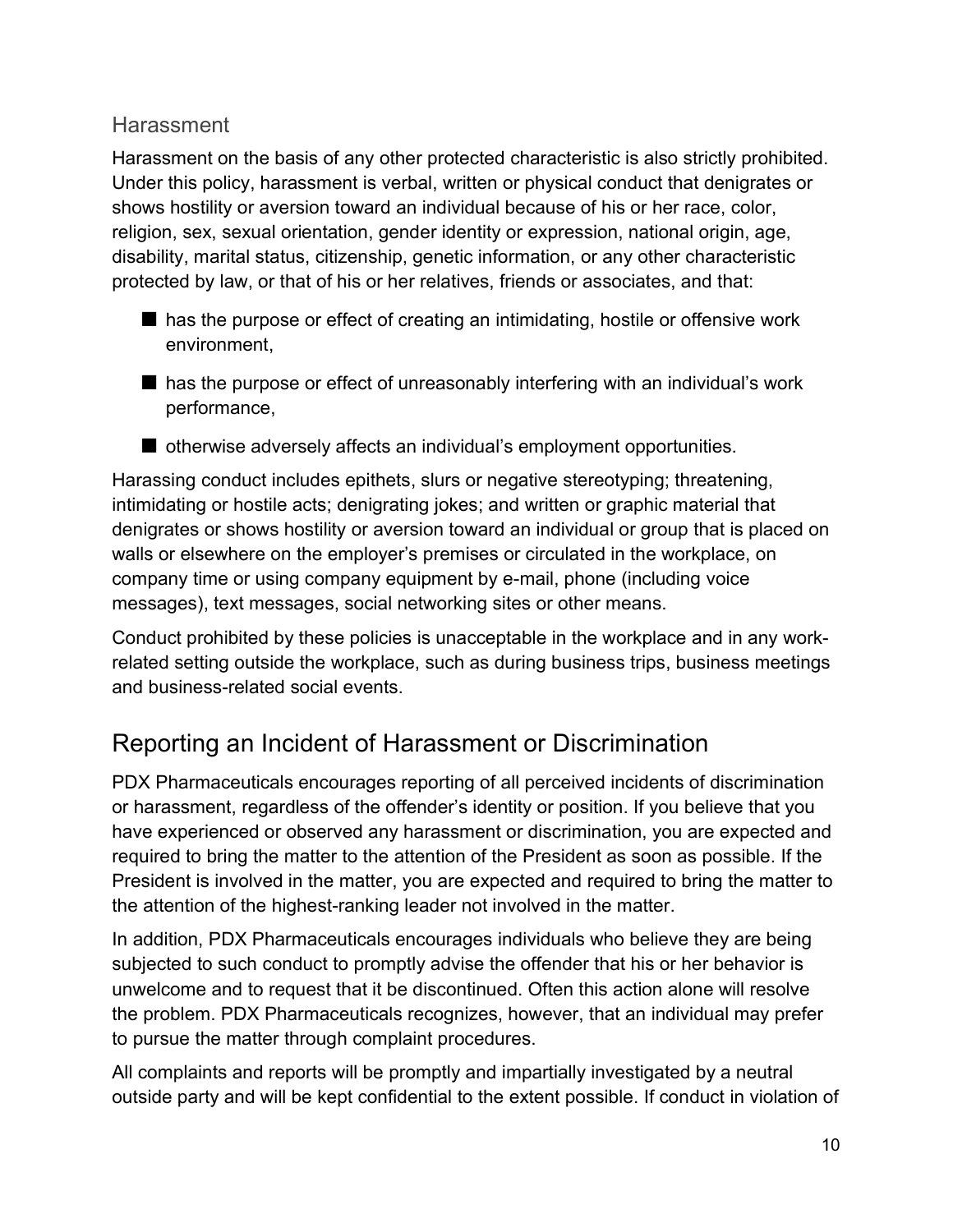this policy is found to have occurred, PDX Pharmaceuticals will take prompt, appropriate corrective action, and any employee found to have violated this policy will be subject to disciplinary action, up to and including termination. Further, PDX Pharmaceuticals prohibits retaliation in any way against any employee because the employee has made a good-faith complaint or report pursuant to this policy.

Any reported allegations of harassment or discrimination will be investigated promptly. The investigation may include individual interviews with the parties involved and, where necessary, with individuals who may have observed the alleged conduct or may have other relevant knowledge.

**Non-retaliation:** PDX Pharmaceuticals prohibits retaliation against any individual who reports discrimination or harassment or participates in an investigation of such reports.

Confidentiality: To the extent possible, PDX Pharmaceuticals treats as confidential all information received in connection with reports of harassment. It may become necessary, however, to disclose particulars in the course of the investigation. All individuals who participate in an investigation have an obligation to maintain confidentiality of the matters discussed.

**False Complaints:** It is a violation of this policy for anyone to make an intentionally false accusation of sexual harassment. Any employee who is found to have made an intentionally false accusation of sexual harassment will be subject to disciplinary action.

**Corrective Action:** Where non-discrimination or any form of harassment is found, steps will be taken to ensure that the harassment is stopped immediately. Appropriate corrective measures may range from counseling, verbal, or written reprimands, suspensions, or other action, up to and including dismissal.

# Employee Code of Conduct

# Dress code

Our company's official dress code is casual. However, an employee's position may also inform how they should dress. If you frequently work in the laboratory, long pants and closed toed shoes are required for your protection. We expect clean and professional attire. We also respect and permit grooming styles, clothing and accessories that are dictated by religious beliefs, ethnicity or disability.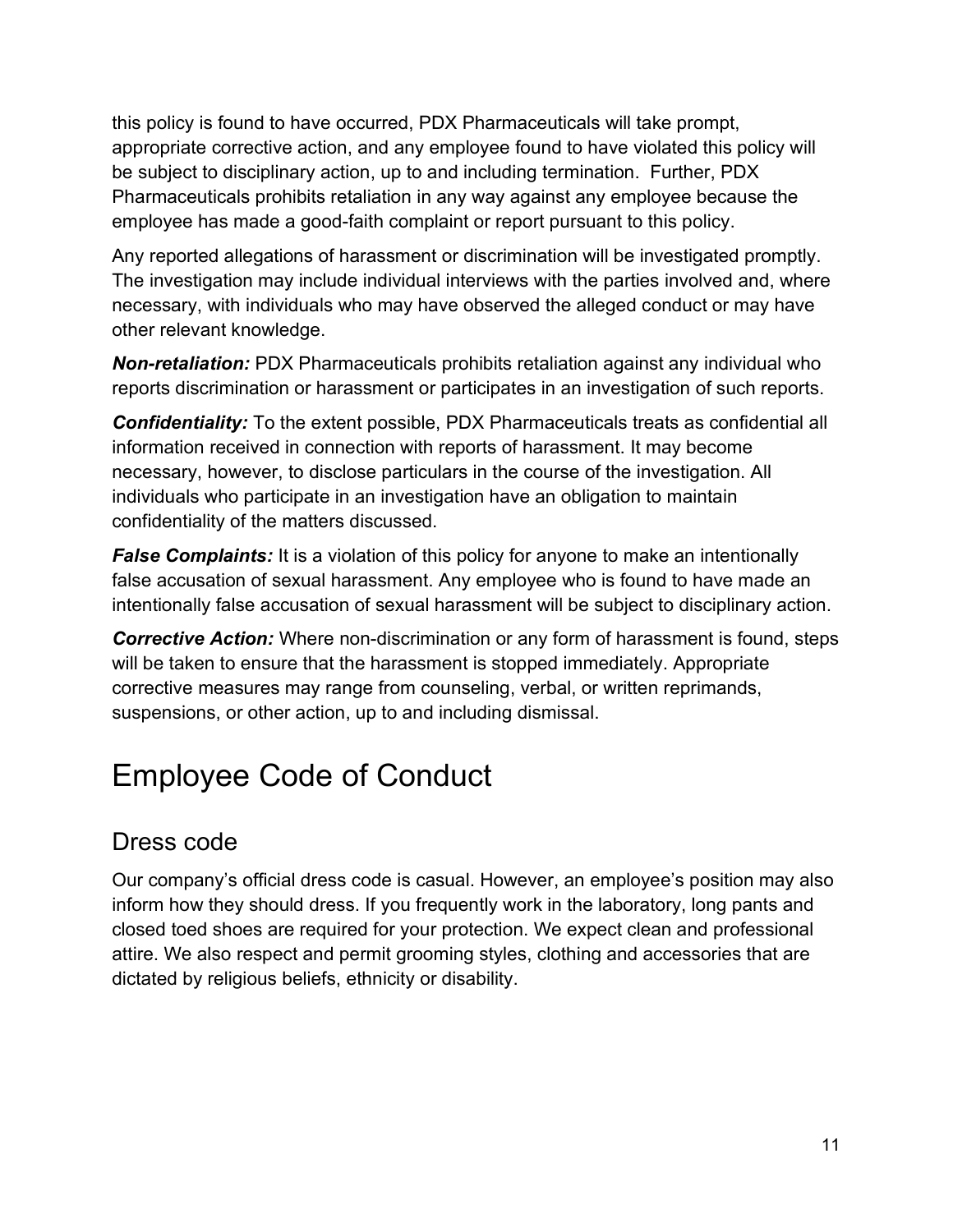# Cyber security and digital devices

We recognize that use of the Internet and e-mail is necessary in the workplace, and employees are encouraged to use the Internet and e-mail systems responsibly, as unacceptable use can place PDX Pharmaceuticals and others at risk.

#### Internet and email usage

We expect you to use technology responsibly and productively as necessary for your job. Internet access and e-mail use is for job-related activities; however, minimal personal use is acceptable.

You may not use PDX Pharmaceutical's Internet, e-mail or other electronic communications to:

- Visit potentially dangerous websites that can compromise our network and computers' safety.
- Transmit, retrieve or store any communications or other content of a defamatory, discriminatory, harassing or pornographic nature.
- Initiate or distribute messages with derogatory or inflammatory remarks about an individual's race, age, disability, religion, national origin, physical attributes or sexual preference

■ Harassment of any kind.

- Disparaging, abusive, profane or offensive language and any illegal activities including piracy, cracking, extortion, blackmail, copyright infringement and unauthorized access to any computers on the Internet or e-mail.
- $\blacksquare$  Use computer systems in a way that disrupts its use by others. This includes sending or receiving excessive numbers of large files and spamming

### Social media

Using personal social media at work is permitted, if used responsively and productively. We ask you to:

- discipline yourself, avoid being sidetracked by social media platforms
- not to use your personal account to represent our company
- avoid sharing intellectual property or confidentiality information
- be respectful, avoid any defamatory, offensive or derogatory content.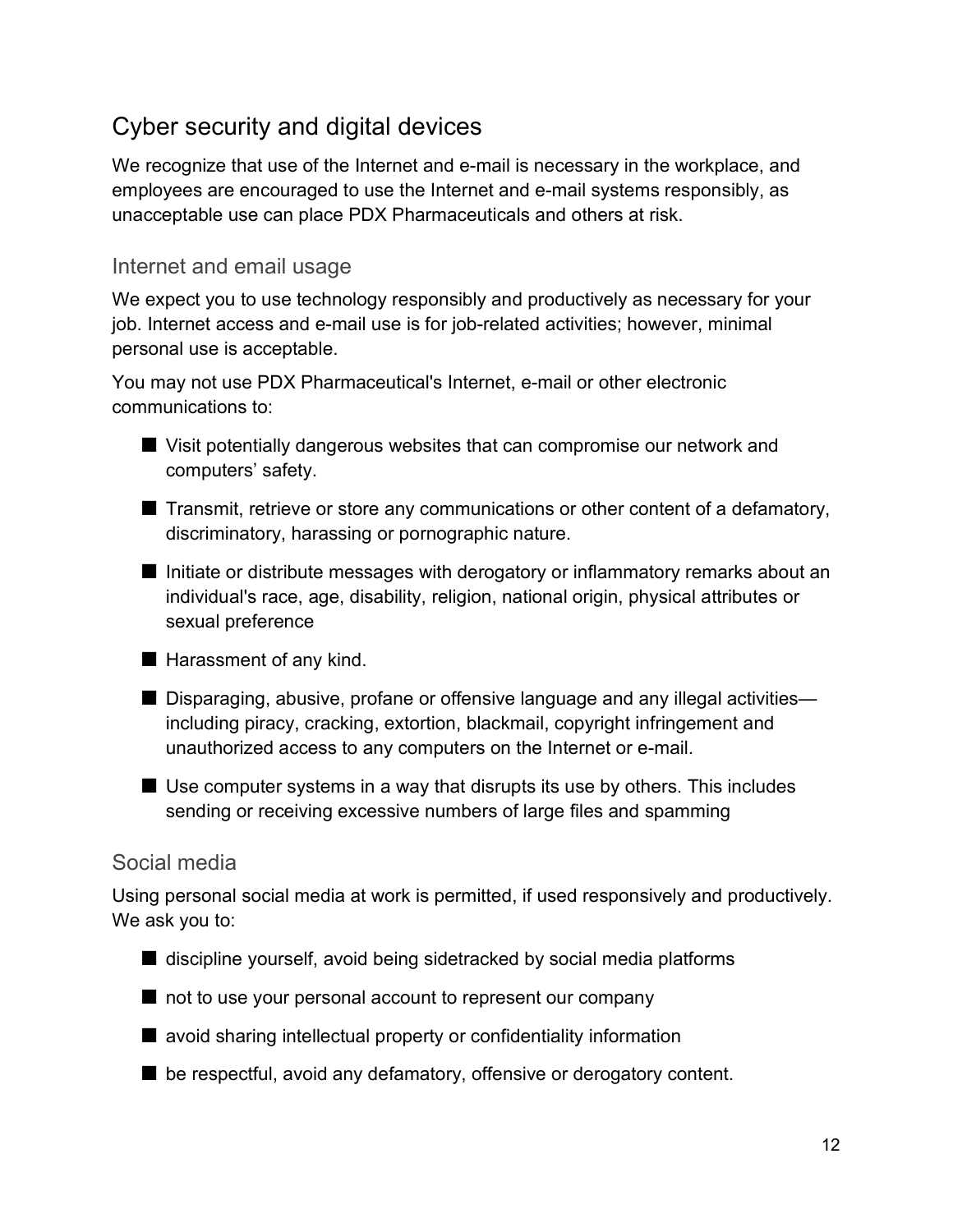When representing PDX pharmaceuticals through social media, we expect you to protect our image and reputation, you should:

- be responsible, respectful, polite and patient
- avoid speaking on matters outside your field of expertise when possible
- follow confidentiality, and protect our intellectual property
- correct or remove any misleading or false content as quickly as possible

Copyrighted materials belonging to entities other than PDX Pharmaceuticals may not be transmitted by employees on the company's network without permission of the copyright holder.

# Conflict of interest

We expect you to be vigilant to spot circumstances that create conflicts of interest, either to yourself or for your direct reports. Follow our policies and always act in our company's best interests. Whenever possible, do not let personal or financial interests get in the way of your job. If you are experiencing an ethical dilemma, talk to the President and we will try to help you resolve it.

We comply with the NIH's requirements of 42 CFR Part 50, Subpart F, "Responsibility of Applicants for Promoting Objectivity in Research for which PHS Funding is sought." This subpart promotes objectivity in research by establishing standards to ensure that the design, conduct, and reporting of research funded under PHS grants or cooperative agreements will not be biased by any conflicting financial interest of an investigator. More information please refer to Financial Conflicts of Interest (FCOI) Policy for PDX Pharmaceuticals (http://www.pdxpharm.com/financial-conflicts-of-interest-fcoi-policy/)

# Employee relationships

We want to ensure that relationships between employees are appropriate and harmonious. We outline our guidelines and we ask you to always behave professionally.

### **Fraternization**

Fraternization refers to dating or being friends with your colleagues. In this policy, "dating" equals consensual romantic relationships and sexual relations. Non-consensual relationships constitute sexual violence and we prohibit them explicitly.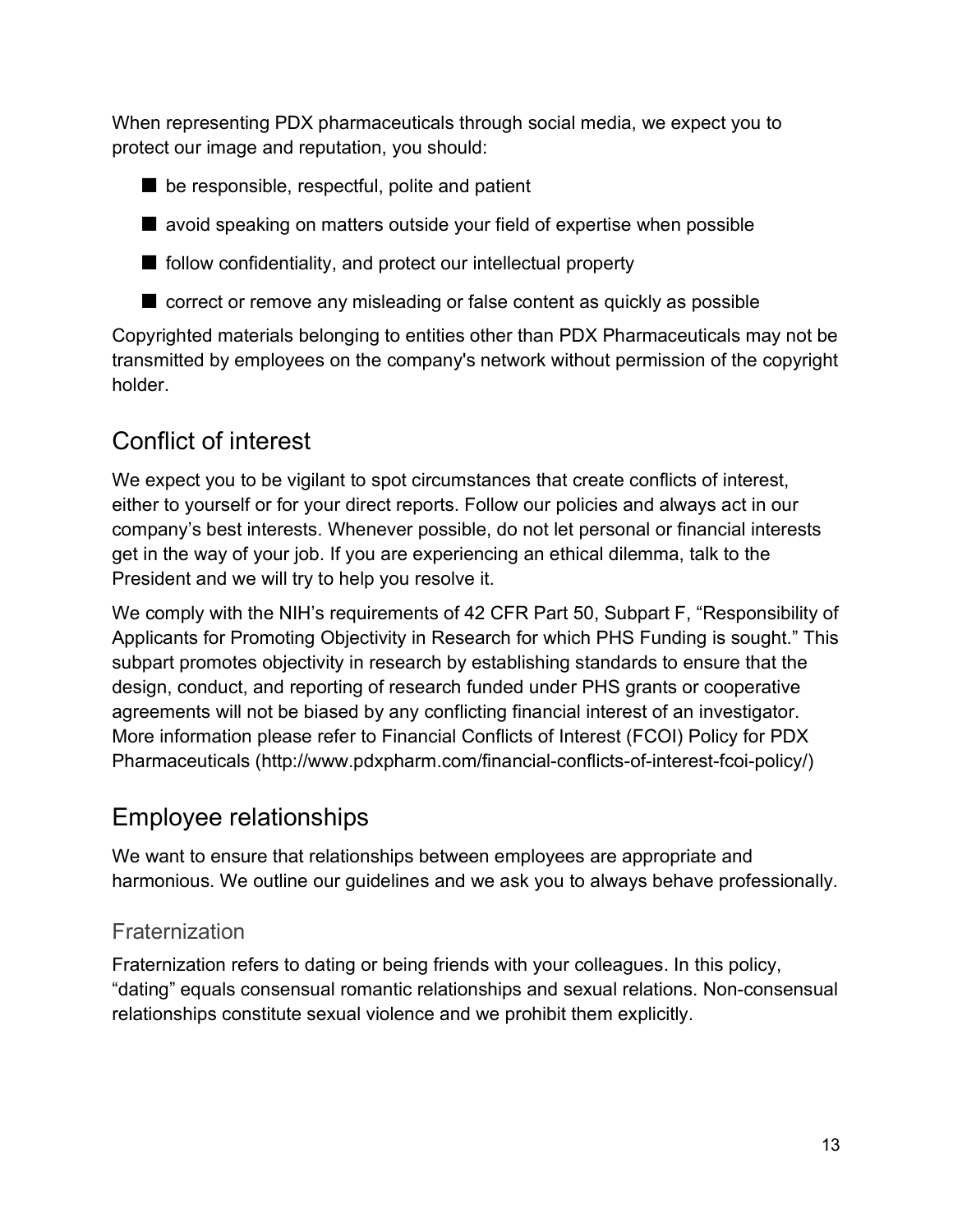### Dating colleagues

If you start dating a colleague, we expect you to maintain professionalism and keep personal discussions outside of our workplace. You are also obliged to respect your colleagues who date each other. We will not tolerate sexual jokes, malicious gossip and improper comments. If you witness this kind of behavior, please report it to the COO.

### Dating managers

To avoid accusations of favoritism, abuse of authority and sexual harassment, supervisors must not date their direct reports. This restriction extends to every manager above an employee.

### Friendships at work

Employees who work together may naturally form friendships either in or outside of the workplace. We encourage this relationship between peers, as it can help you communicate and collaborate, but we expect you to focus on your work and keep personal disputes outside of our workplace.

### Employment of relatives

Everyone in our company should be hired, recognized or promoted because of their skills, character, and work ethic. We would not like to see phenomena of nepotism, favoritism or conflicts of interest, so we will place some restrictions on hiring employees' relatives. As an employee, you can refer your relatives to work with our company. Here are our only restrictions:

- You must not be involved in a supervisory/reporting relationship with a relative.
- You cannot be transferred, promoted or hired inside a reporting relationship with a relative.
- You cannot be part of a hiring committee, when your relative is interviewed for that position.

## Workplace visitors

If you want to invite a visitor to our offices, please ask for permission from the COO first. Also, inform your colleges of your visitor's arrival. When you have office visitors, you also have responsibilities. You should:

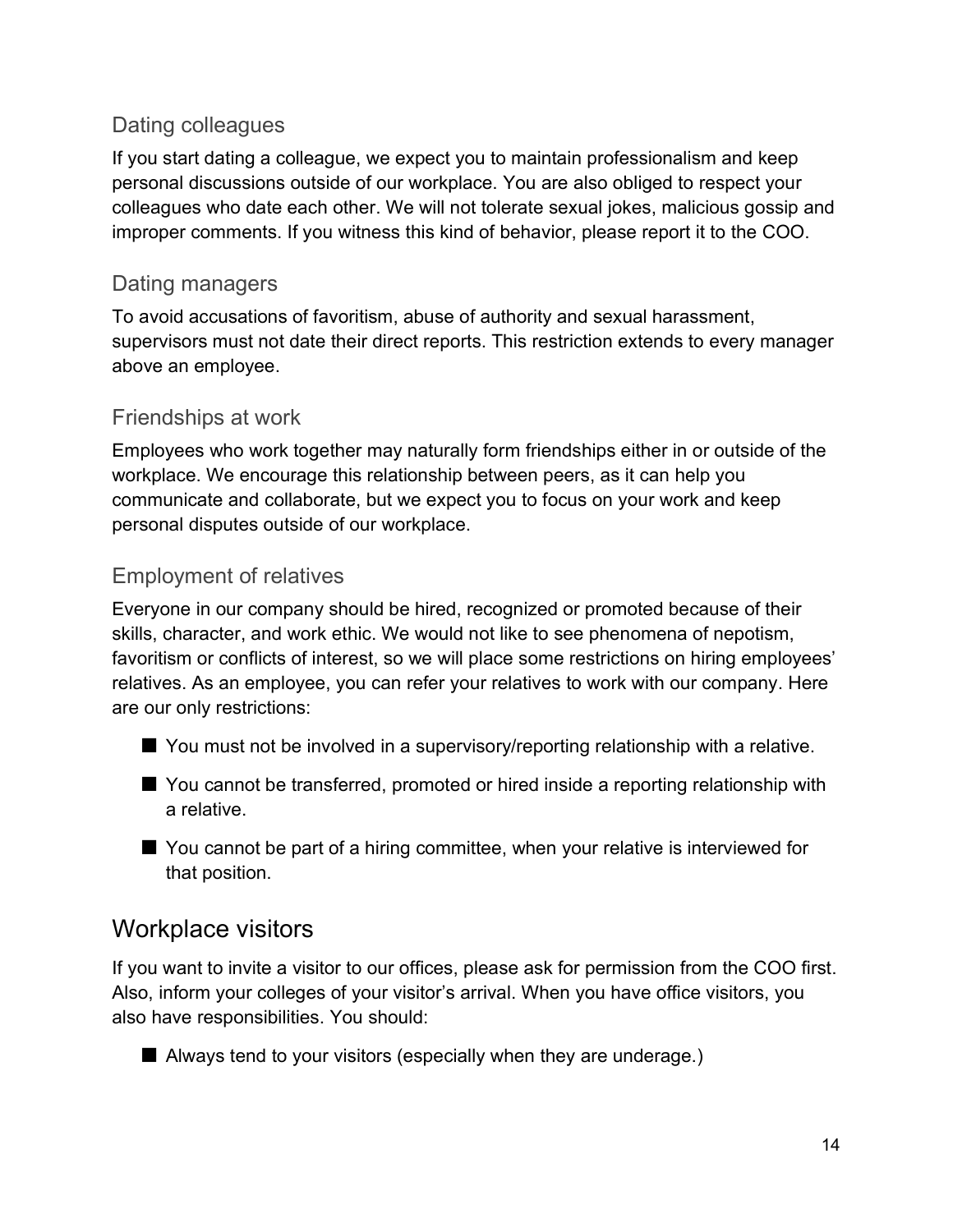- Keep your visitors away from areas where there are dangerous machines, chemicals, confidential records or sensitive equipment.
- Prevent your visitors from proselytizing your colleagues, gathering donations or requesting participation in activities while on our premises.

## Solicitation and distribution

Solicitation is any form of requesting money, support or participation for products, groups, organizations or causes which are unrelated to our company (e.g. religious proselytism, asking for petition signatures). Distribution means disseminating literature or material for commercial or political purposes.

We don't allow solicitation and distribution by non-employees in our workplace. As an employee, you may solicit from your colleagues only when you want to:

- Ask colleagues to help organize events for another employee (e.g. adoption/birth of a child, promotion, retiring.)
- Seek support for a cause, charity or fundraising event sponsored, funded, organized or authorized by our company.
- Invite colleagues to employee activities for an authorized non-business purpose (e.g. recreation, volunteering.)
- Ask colleagues to participate in employment-related activities or groups protected by law (e.g. trade unions.)
- Engage in any other activity or speech protected by law.

In all cases, we ask that you do not disturb or distract colleagues from their work.

# Payroll

We pay your salary or wage biweekly by direct deposit or checks. If you are an hourly employee, you should be diligent in time recording and reporting, so we can accurately calculate your pay.

### Direct Deposit

Funds will be deposited into the account as of the pay date (or for banking holidays, the next business day). All employees will receive a paycheck record on payday. Paychecks may also be mailed to or hand-delivered to the employee, unless prior written consent has been given.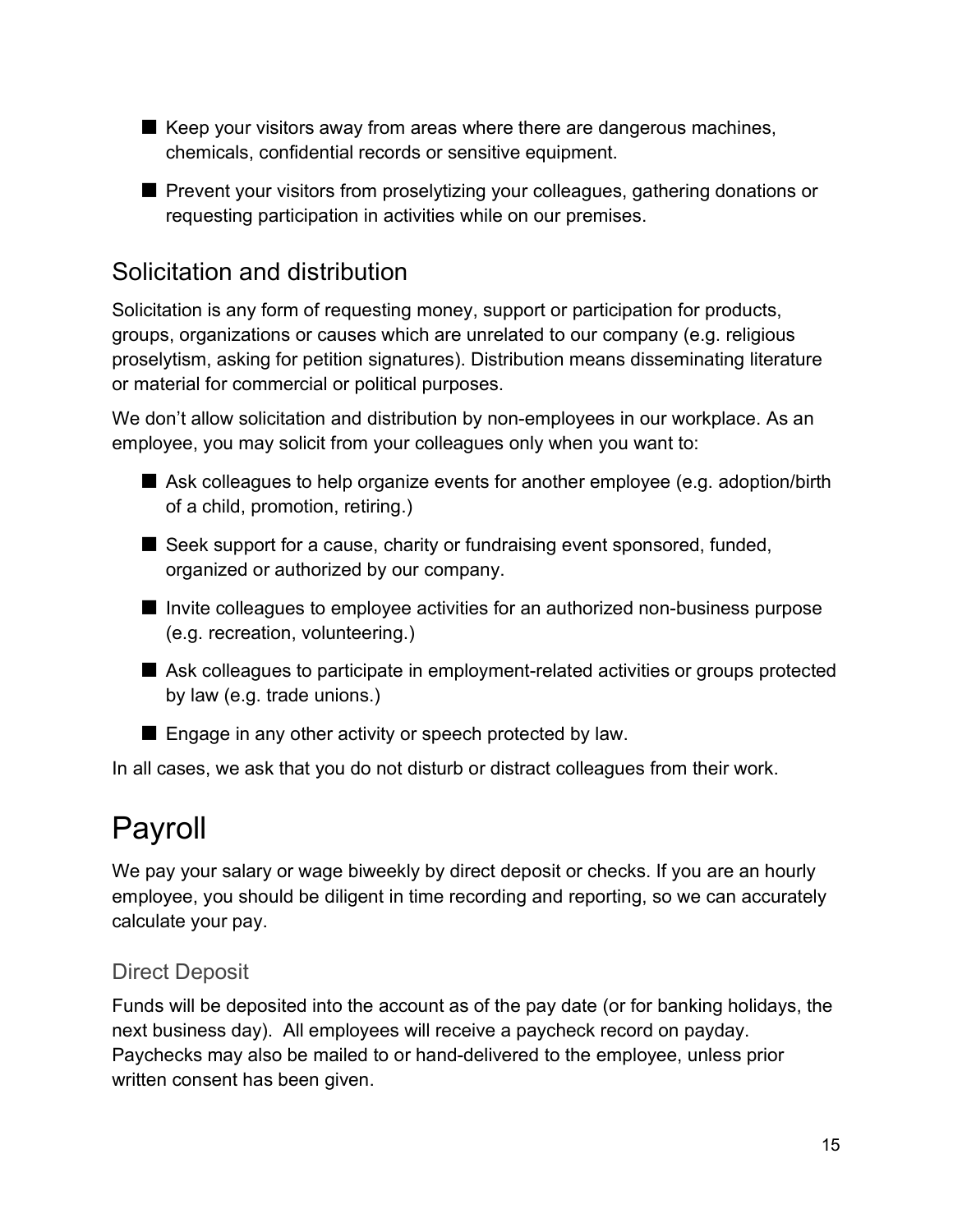### Payroll Deductions

The following mandatory deductions will be made from every employee's gross wages:

- Federal income tax
- Social Security FICA tax
- Applicable city and state taxes
- Other employee authorized deductions

Every employee must fill out and sign a federal withholding allowance certificate (IRS Form W-4) on or before his or her first day on the job. This form must be completed in accordance with federal regulations. The employee may fill out a new W-4 at any time when his or her circumstances change.

Employees are expected to comply with the instructions on Form W-4. Questions regarding the propriety of claimed deductions may be referred to the IRS in certain circumstances.

### Pay Advances

The Company is not in a position to make loans or grant advances against future pay. Employees are encouraged to make use of a credit union, which provides fair & reasonable financial services. Exceptions could be considered in cases of emergency, but are not guaranteed.

## Performance Review and Change in Compensation

Employee performance reviews are generally performed annually. A decision relating to the employee's change in compensation will be made annually or biannually by the supervisor and President and is typically related to employee's performance (meritbase). It is non-negotiable.

## Performance Improvement

All employee activities during work are expected to contribute to the benefit of the Company. Performance improvement may be suggested in case of unsatisfactory employee performance or rule violations. Performance improvement may include:

 $\blacksquare$  Verbal counseling  $-$  The supervisor may warn the employee about unsatisfactory performance. The employee may be asked to acknowledge what has been discussed. A supervisor will document the verbal counseling event.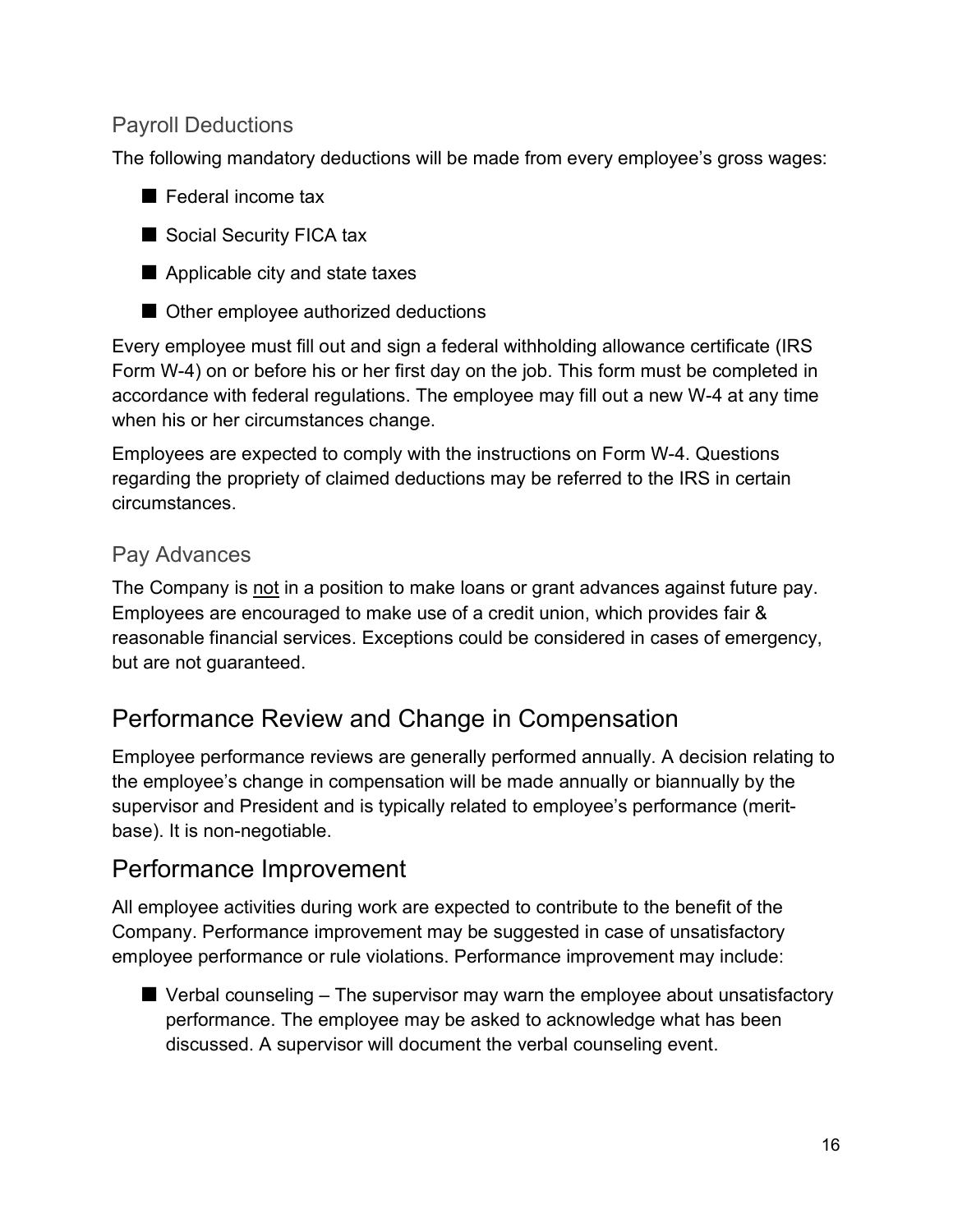$\blacksquare$  Written counseling  $-$  The supervisor may give written warning. The warning shall indicate that termination may result if improvement is not observed. Written counseling becomes part of the employee's personnel file.

# **Benefits**

Benefits are offered to all employees. In this section, we describe the benefits.

Total compensation for employees includes base salary, benefits (including but not limited to employer's matching retirement plan contribution, medical insurance premium reimbursement, etc.), and paid time off (vacation days, sick days, and holidays). Benefits are scaled with FTE. However, part-time employees do not earn or accrue any paid time off.

If the employee opts out or is ineligible for the benefits, they will get cash benefit that is a fixed percentage of the base salary (e.g., refer to the offer letter for total compensation). However, if the employee takes part in any benefit programs, part of the cash benefits will be withheld to support these programs. Full-time employees will sign a form to participate in or opt out of any benefit program and to acknowledge the final amount being withheld from their cash benefit by December 27<sup>th</sup> of each year or within 30 days of qualifying life events as defined by

https://www.healthcare.gov/glossary/qualifying-life-event/ for current employees, or within the first month of employment for a new employee. Changes to the benefit structure may take up to a month to implement.

# Employee health

Employee health is important to us. To allow the flexibility for employees to select their own medical insurance plans, we offer employee aged 25 years and above the Qualified Small Employer Health Reimbursement Arrangement (QSEHRA) facilitated by Take Command Health that provides additional health coverage benefits through reimbursement of premiums for qualified health insurance coverage. The reimbursement is for premiums only and not medical expense. QSEHRA Employee notice will be distributed to employees every year in December.

We have also established non-smoking and substance abuse policies to protect employee health. We will create a workplace with minimal noise and good lighting and offer Wellness Reimbursement Program.

# Wellness Reimbursement Program

This program is eligible to both part-time and full-time employees. This program is designed to encourage and support a well-rounded healthy lifestyle. The program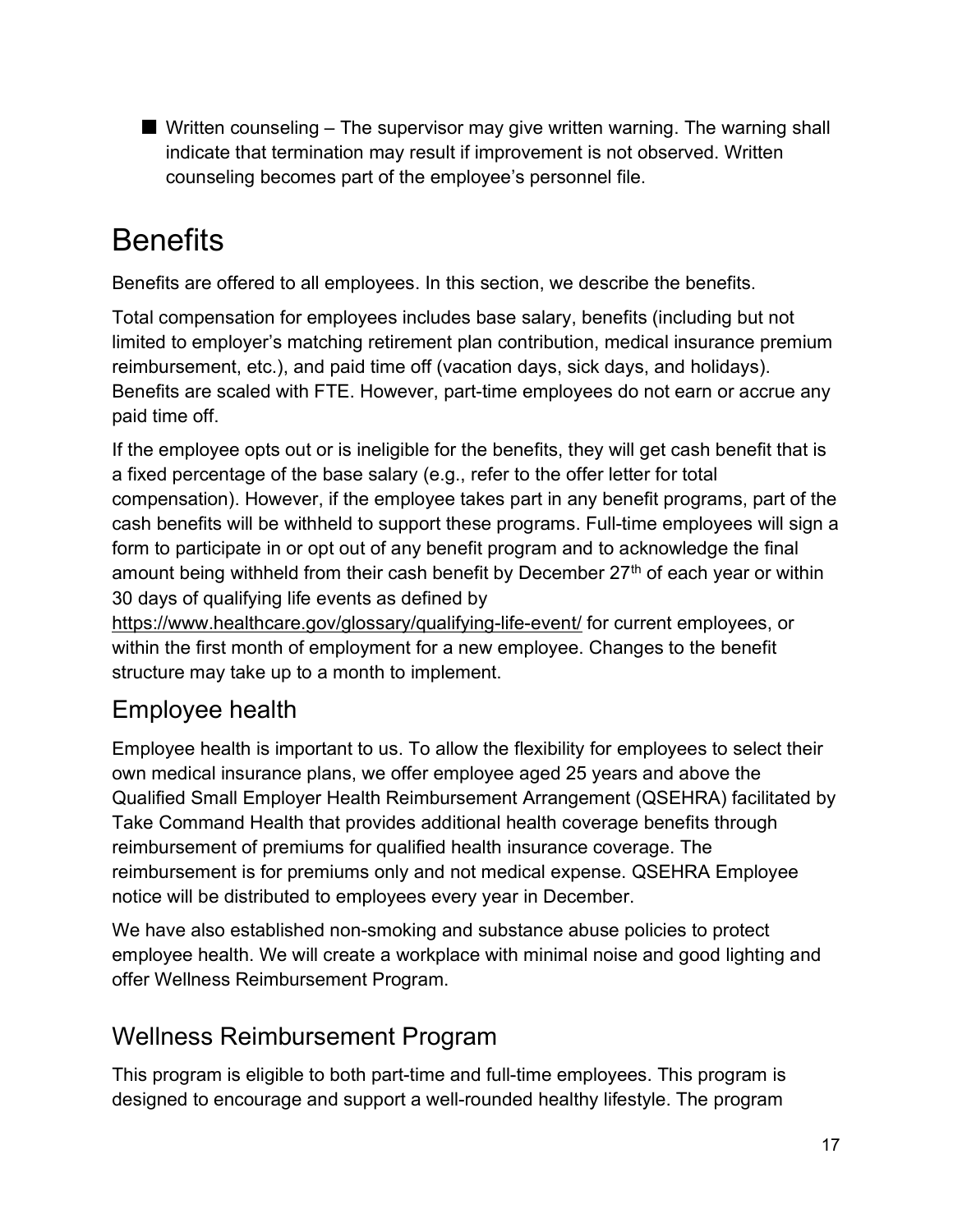covers a variety of eligible wellness activities for gym memberships, fitness equipment, addiction management, and other eligible health-related expenses that are not covered by standard health insurances. Through the wellness reimbursement program, each employee will be eligible to receive up to \$75.00 USD per calendar month in reimbursements for eligible activities. This allowance accrues over the course of the year, but does not roll over from year-to-year. Please see our "Wellness Reimbursement Program" document for additional information regarding which activities qualify for the program, how to submit for reimbursement, and how to sign up for the program.

# Workers' Compensation Insurance

PDX Pharmaceuticals insures all employees against accidental injuries occurring on the job, in accordance with the Oregon Workers' Compensation Law. This insurance is not considered taxable income. Employees must report all work-related accidents or illnesses immediately to their supervisor.

# Employees' business expenses

There are some expenses that we will pay directly on your behalf (e.g. hotel rooms for work-related travel). However, we ask you to keep track and report on those reimbursable expenses that you pay yourself. We reimburse employee expenses that are related to:

- Business travel
- Outings with business partners or colleagues.
- Etc.

Not all travel expenses are reimbursable, and all of them require prior approval from the President or COO. Please keep receipts for all reimbursable expenses. You can submit them to the COO and other required forms within one month after the date of each event/trip. If the COO approves your expenses, you will receive your reimbursement within two pay periods by check.

# Company-issued equipment

As an employee, you may receive company laptop or other device. Unless otherwise mentioned in your contract, any equipment we offer belongs to our company and you may not sell it or give it away. You are also responsible for keeping our equipment safe and in as good condition as possible. If your equipment breaks or malfunctions, let us know so we can arrange to get it repaired.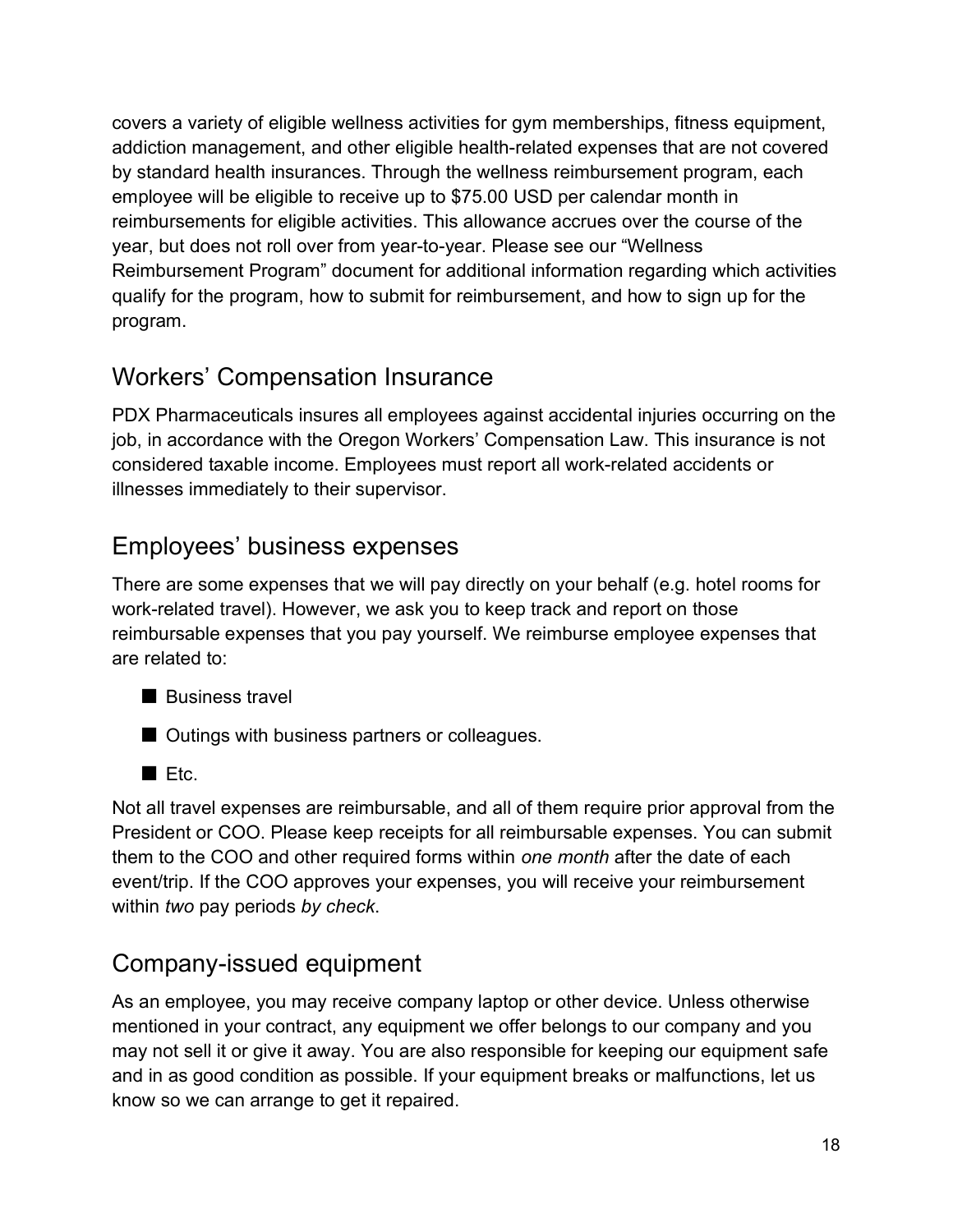If you are part of our corporate cell phone plan, please use your phone within our plan's restraints. You may have to pay any extra charges yourself.

# Security of company issued devices

We advise you to keep your company-issued computer, tablet and cell phone secure. You can do this if you:

- Keep all devices password-protected.
- Ensure you do not leave your devices unattended.
- Install security updates for browsers and other systems as soon as updates are available.
- Log into company accounts and systems through secure and private networks only.
- Follow all instructions for disk encryption, anti-malware protection and password management that you received along with your equipment.

# Time

In this section, we explain our provisions for your working hours and time off. We include three types of leave and holidays.

# Working hours

PDX Pharmaceuticals' normal operation is between 9 a.m. to 6 p.m. on weekdays. You may come to work at any time depending on your team's needs. Occasional days may require longer hours or require you to start earlier than usual. For these longer days, you can typically leave early the day before or after.

# Vacation

Employees receive at least 40 hours of vacation per anniversary year. Your vacation time accrual begins the day you join our company. You can take your accrued vacation time at any time after your first month with us.

If you want to use vacation time, send a request to the COO and let your colleagues know when you will be using vacation time as far in advance as possible (at least 2 weeks). You do not have to specify a reason for requesting vacation time. The smallest increment of time, which can be used for vacation time, is 1 hour.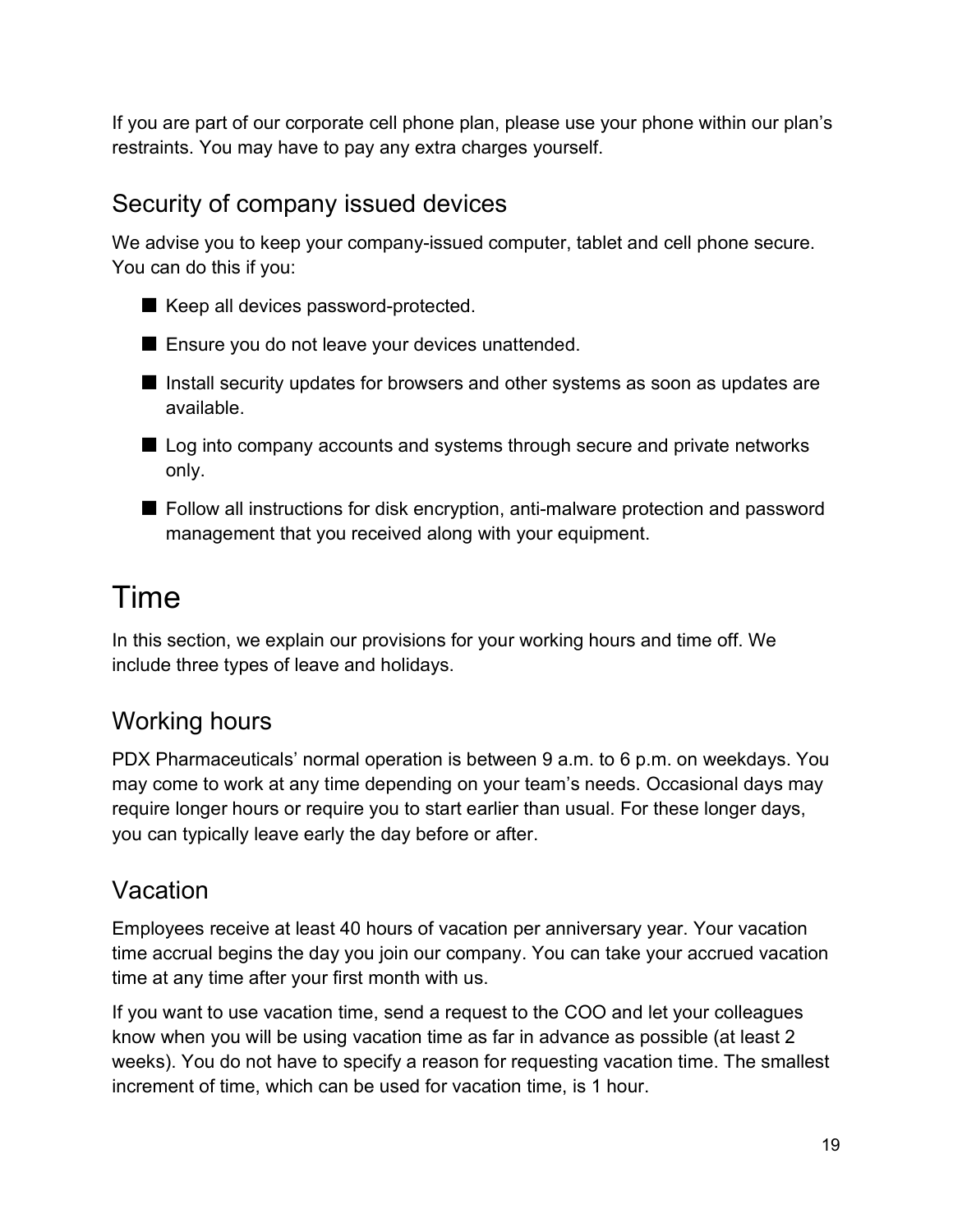Vacation time is accruable with a cap at 160 hours. We encourage you to use your time off throughout the year. If you leave our company, you will not be paid out for accrued vacation time.

# Holidays

For full-time employees, PDX Pharmaceuticals observes and provides the following paid holidays:



■ Martin Luther King Day



- Memorial Day
- Independence Day
- Labor Day
- Thanksgiving Day



If a holiday falls on a day when our company doesn't operate (e.g. Sunday), we will observe that holiday on the closest business day.

Our company offers one additional 'floating day', which you can take as a holiday either on the day after Thanksgiving, Christmas Eve, or New Year's Eve. If you want to observe a religious holiday that isn't included in our list, you may use your vacation time.

Employees on two consecutive weeks or more of unpaid-leave will not be paid for holidays.

# Working on a holiday

These holidays are considered "off-days" for most employees. If you need a team member to work on a holiday, inform them at least three days in advance.

If you work on a holiday, you will be given an additional day of paid time off that you may take within 3 months after that holiday.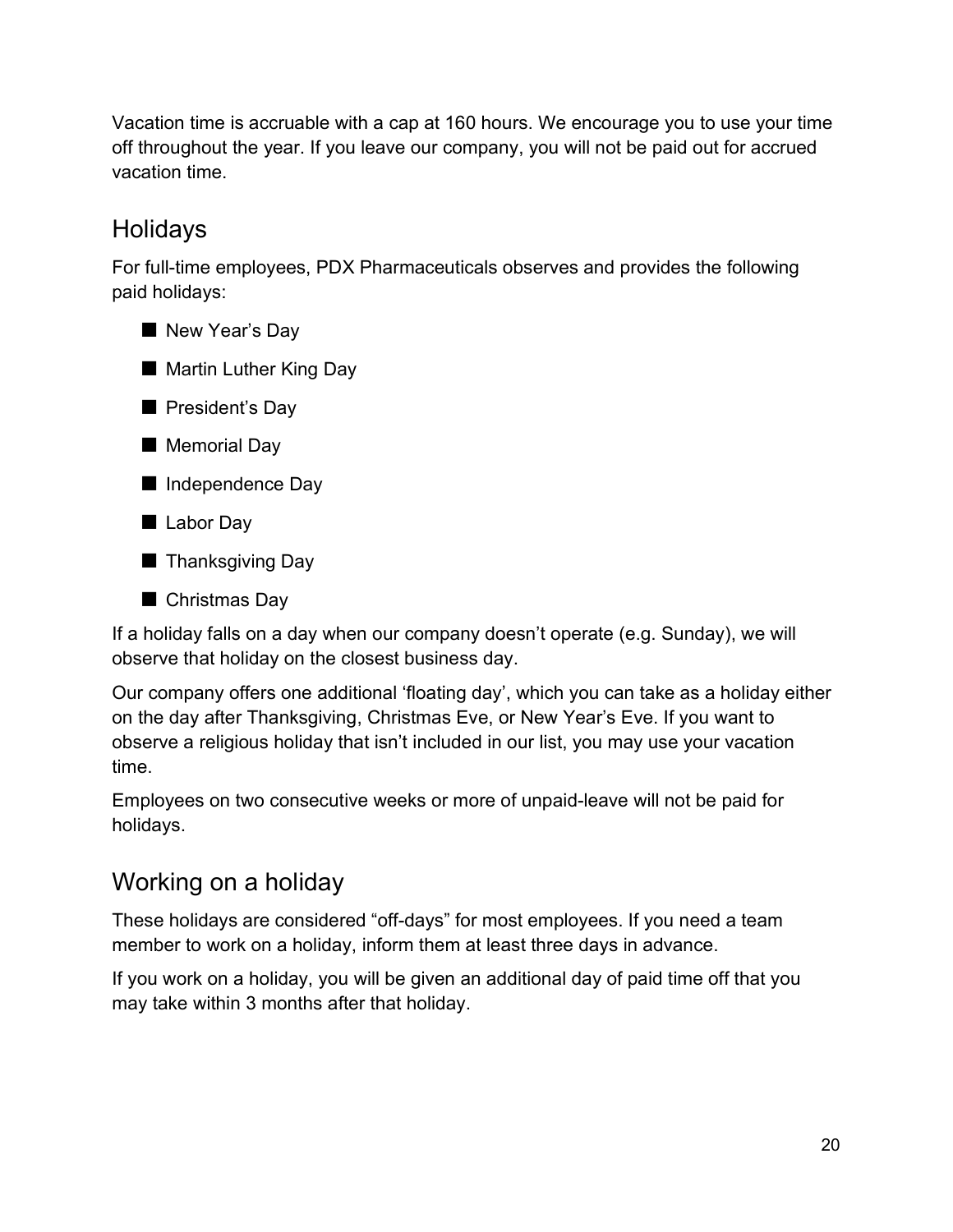## Sick leave

In compliance with the Oregon Paid Sick Leave Law, PDX Pharmaceuticals allows employees to earn and use up to 40 hours of protected sick time each anniversary year. Your offer letter may provide for additional sick leave days.

Sick leave can be used for the following purposes:

- To care for the employee or the employee's family member with a mental or physical illness, injury, or health condition, need for medical diagnosis, care, or treatment of a mental or physical illness, injury, or health condition, or need for preventive medical care;
- To care for an infant or newly adopted child under 18 years of age, or a newly placed foster child under 18 years of age, or an adopted or foster child older than 18 years of age if the child is incapable of self-care because of a mental or physical disability, completed within 12 months after birth or placement of the child;
- To recover from or seek treatment for a health condition of the employee that renders the employee unable to perform at least one of the essential functions of the employee's regular position;
- Absences associated with the death of a family member by:
	- o Attending the funeral or alternative to a funeral of the family member;
	- o Making arrangements necessitated by the death of the family member; or
	- o Grieving the death of the family member;
- Absences related to domestic violence, harassment, sexual assault, or stalking:
	- o To seek legal or law enforcement assistance or remedies to ensure the health and safety of the employee or the employee's minor child or dependent, including preparing for and participating in protective order proceedings or other civil or criminal legal proceedings related to domestic violence, harassment, sexual assault or stalking;
	- o To seek medical treatment for or to recover from injuries caused by domestic violence or sexual assault to or harassment or stalking of the eligible employee or the employee's minor child or dependent;
	- o To obtain, or to assist a minor child or dependent in obtaining, counseling from a licensed mental health professional related to an experience of domestic violence, harassment, sexual assault, or stalking;
	- o To obtain services from a victim services provider for the eligible employee or the employee's minor child or dependent; or
	- o To relocate or take steps to secure an existing home to ensure the health and safety of the eligible employee or the employee's minor child or dependent;
- $\cdot$  In the event of a public health emergency, including but not limited to: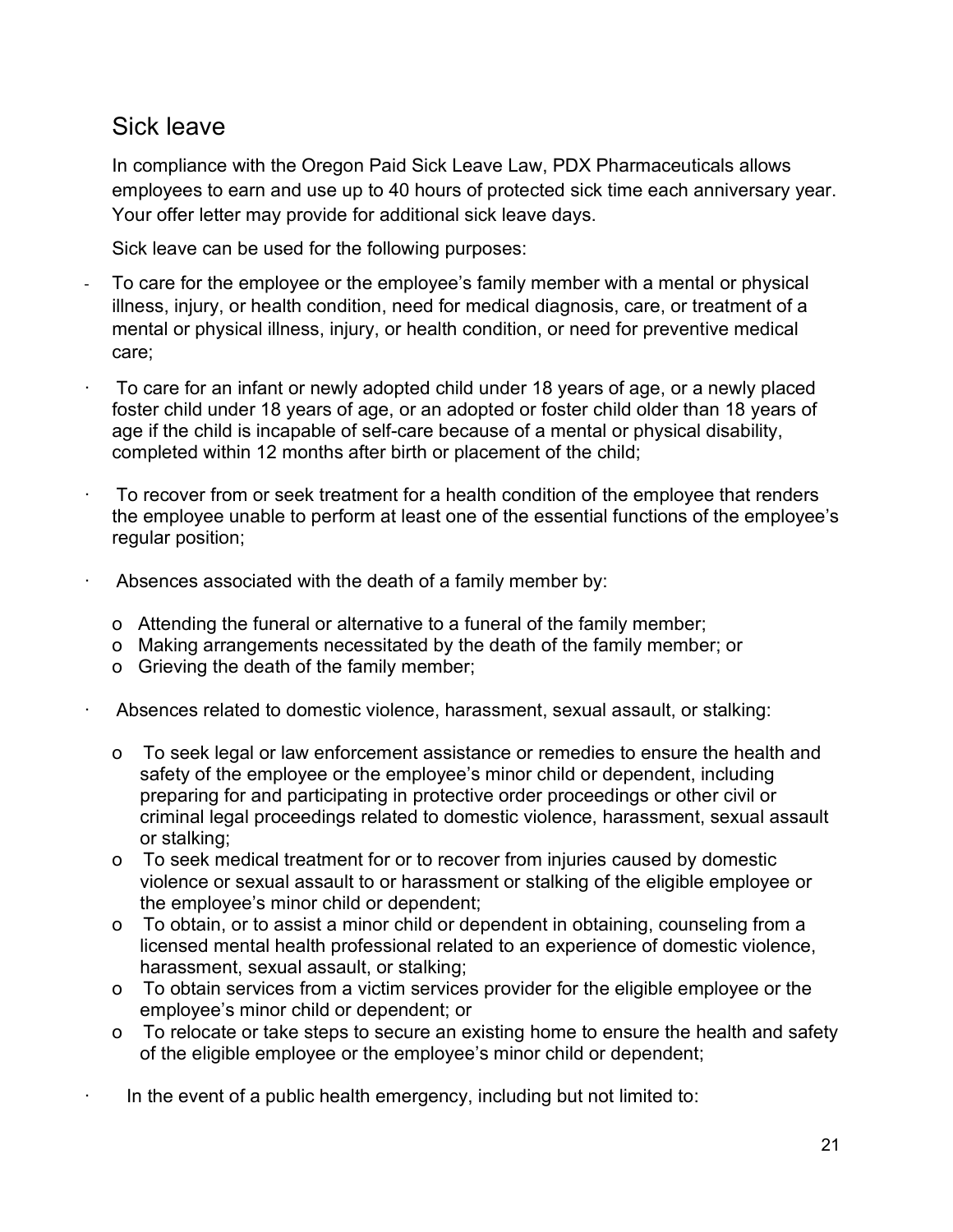- o Closure of the employee's place of business, or the school or place of care of the employee's child, by order of a public official due to a public health emergency;
- o A determination by a lawful public health authority or a health care provider that the presence of the employee or the family member of the employee in the community would jeopardize the health of others; or
- o The exclusion of the employee from workplace under any law or rule that requires the employer to exclude the employee from the workplace for health reasons.

PDX Pharmaceuticals encourages you to use your sick days if you have the flu or any other contagious disease.

Sick days are accruable up to a cap of 10 days. Unused sick leave will not be cashed out upon termination.

If you need to use sick time, please make every reasonable attempt to inform the COO or President as soon as possible.

PDX Pharmaceuticals is allowed by Oregon Law to request medical verification (e.g., a physician's note or other accepted medical certification) if an employee takes more than three consecutively scheduled workdays of sick time. If the need for sick time is foreseeable and is projected to last more than three consecutively scheduled workdays, PDX Pharmaceuticals may require that the employee provide medical verification before the sick time commences or as soon as otherwise practical. In addition, PDX Pharmaceuticals may also require medical verification if there is sufficient evidence to suspect that an employee is abusing sick time, including engaging in a pattern of absenteeism, regardless of whether the employee has used sick time for more than three consecutive days.

NOTE: PDX Pharmaceuticals shall pay any reasonable costs for providing medical verification or certification required under this section, including lost wages that are not paid under a health benefit plan in which the employee is enrolled.

An employer may not require that the verification or certification explain the nature of the illness or details related to domestic violence, sexual assault, harassment, or stalking that necessitates the use of sick time.

## Long-term illness

Unpaid leave is allowed upon approval. Please set up a time to discuss this with the President or COO if you will be needing additional time to recover from a long-term illness.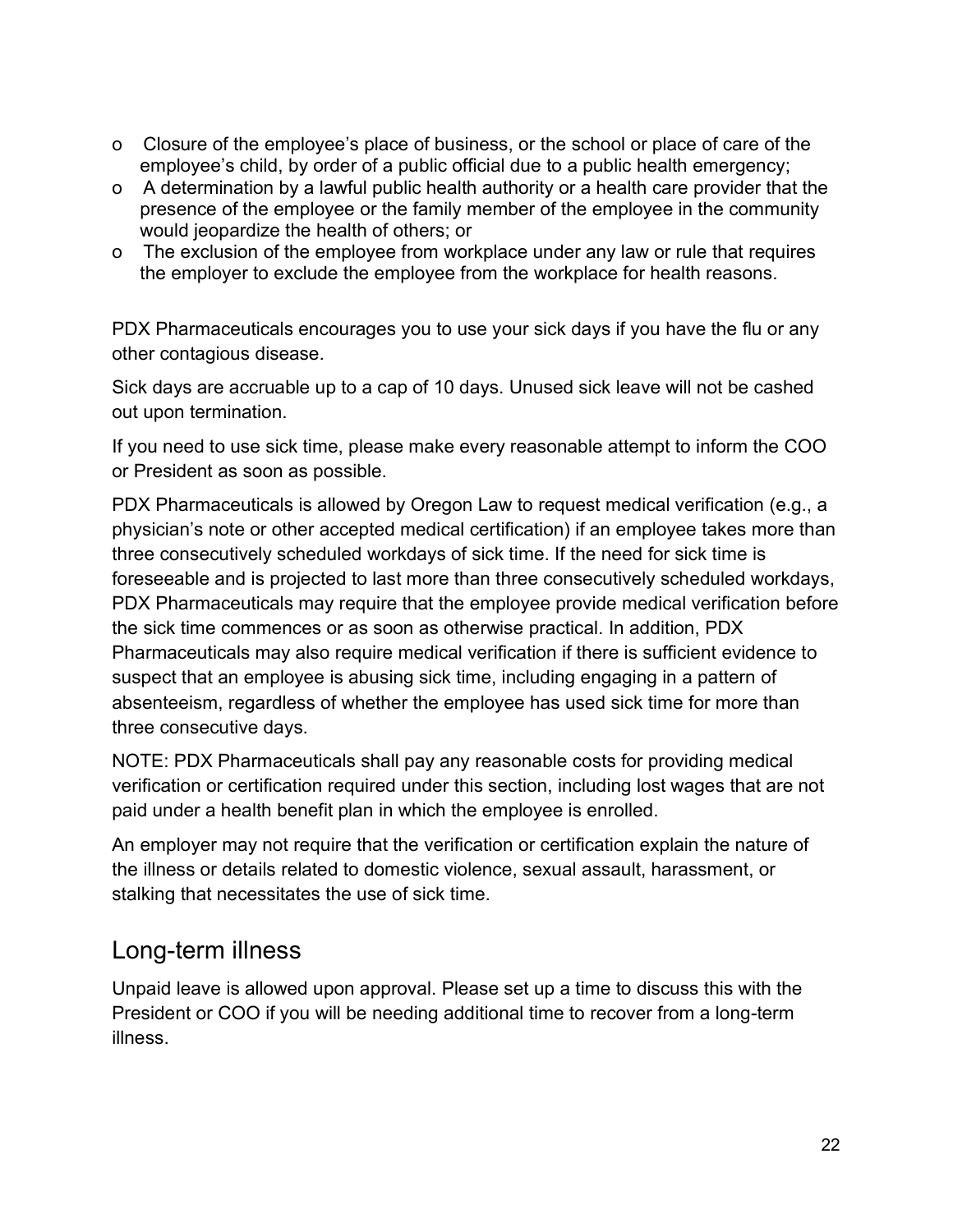## Bereavement leave

Losing a loved one is traumatizing. If this happens to you while you work with us, we want to support you and give you time to cope and mourn. You can use vacation time or sick time to:



- Attend a funeral or memorial service.
- Resolve matters of inheritance
- Fulfill other family obligations.
- Mourn.

Please inform the COO and colleagues of how long you will be gone on leave.

## Parental leave

#### Paternity and maternity leave

PDX Pharmaceuticals has fewer than 25 employees and does not provide additional paid time-off for parental leave. Unpaid leave can be allowed for eligible employees upon approval. If you are about to be a new parent (either through childbirth or adoption), talk to the President/COO to arrange your leave. Please give us at least 30 day notice before your leave begins. Eligible employees must have been employed for at least 180 days and also work at least an average of 25 hours a week during the 180 days before leave begins. Employers are allowed to use their paid leave such as sick leave and vacation leave at the beginning of parental leave.

# Leaving our company

In this section, we describe our procedures regarding resignation and termination of our employees

## **Resignation**

You resign when you voluntarily inform the President and COO that you will stop working for our company. We also consider you resigned if you don't come to work for three consecutive days without notice, absent extenuating circumstances.

You are not obliged to give us advance notice before resigning. But, for efficiency's sake, and to make sure our workplace runs smoothly, we ask that you give at least two